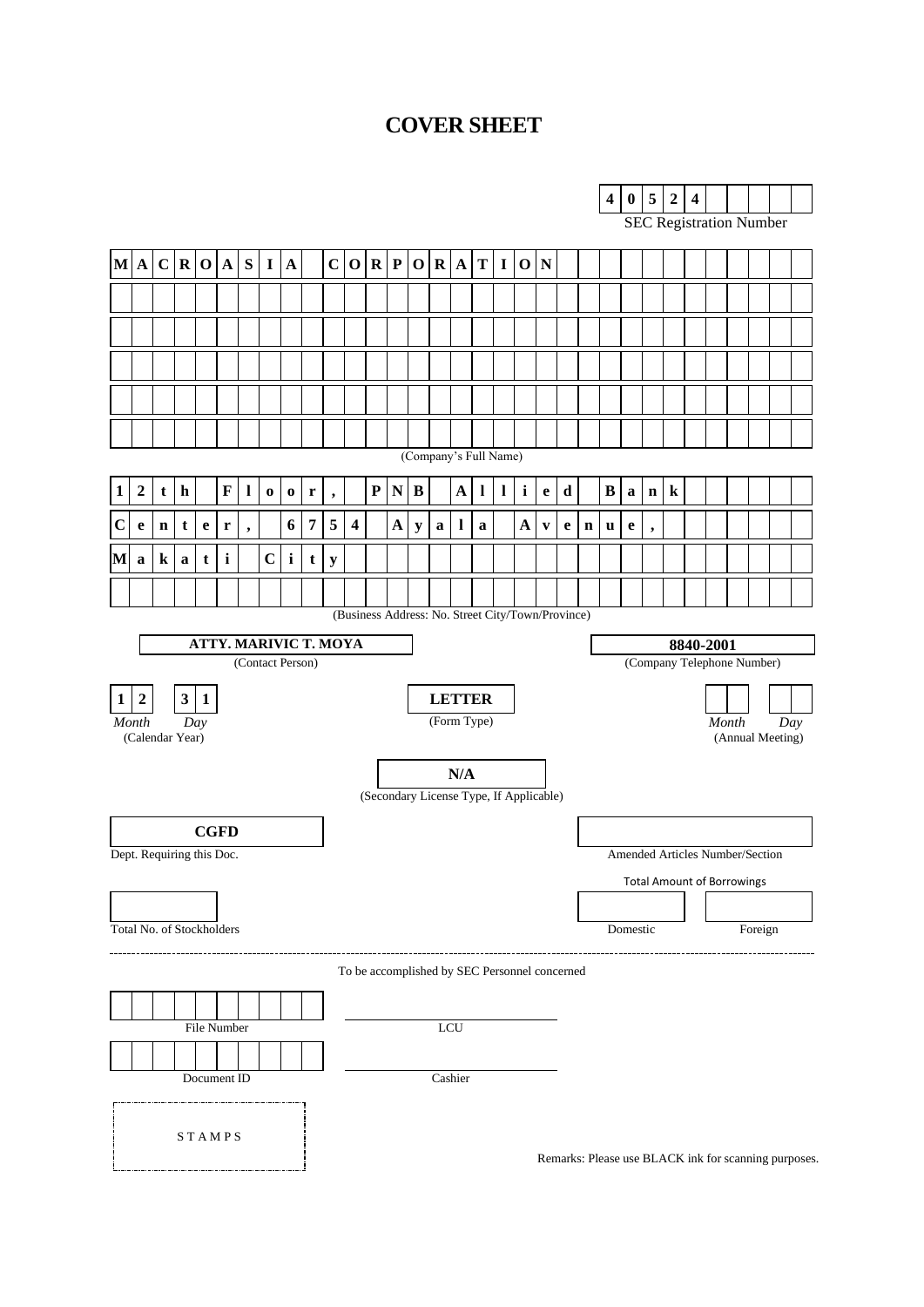

6 January 2022

#### **SECURITIES AND EXCHANGE COMMISSION**

G/F Secretariat Building PICC Complex, Roxas Boulevard Pasay City, 1307

> Attention: **Atty. Rachel Esther J. Gumtang-Remalante** *Director, Corporate Governance and Finance Department*

**Philippine Stock Exchange, Inc.** 6th Floor, Philippine Stock Exchange Tower 5th Avenue corner 28th Street Bonifacio Global City, Taguig City

| Attention: | Ms. Janet A. Encarnacion    |  |
|------------|-----------------------------|--|
|            | Head, Disclosure Department |  |

Re: **Corporate Governance Seminar 2021 Certificates**

#### Gentlemen:

In compliance with the Securities and Exchange Commission (SEC) Memorandum Circular No. 19, Series of 2016, we hereby submit the attached certificates of attendance to Corporate Governance Seminar of the following Directors and Key Officers of MacroAsia Corporation for the year 2021:

#### **Directors:**

- 1. Lucio C. Tan
- 2. Carmen K. Tan
- 3. Lucio C. Tan III
- 4. Vivienne K. Tan
- 5. Michael G. Tan
- 6. Eduardo Luis T. Luy
- 7. Kyle C. Tan
- 8. Johnip G. Cua
- 9. Ben C. Tiu
- 10.Marixi R. Prieto
- 11.Samuel C. Uy

#### **Officers:**

- 1. Florentino M. Herrera III
- 2. Marivic T. Moya
- 3. Amador T. Sendin
- 4. Joseph T. Chua *(President and COO until October 7, 2021)*

#### **Other Key Officers:**

- 1. Evelyn R. Cabug
- 2. Michael Johnson Q. Legaspi
- 3. Gladys Lorraine P. Salamatin
- 4. Ronald Ron D. Dimatatac
- 5. Ike Tom Tolentino
- 6. Jinnian Caila Bautista
- 7. Nora P. Casilao
- 8. Yosouf Hadji Omar
- 9. Joselito B. Ellazar (MASCORP)
- 10. Allan P. Tabayan (MASCORP)
- 11. Josephine M. Sulit (MASCORP)
- 12. Arnel Bautista (MASCORP)
- 13. Richard Tan (MASCORP)
- 14. Jose Emmanuel C. Academia (LTP)
- 15. Maria Germelina Deocariza (MSIS)
- 16. Kristine Monsales (CPCS)
- 17. Sherwin Olivar (CPCS)
- 18. Harry B. Contreras (MAPDC)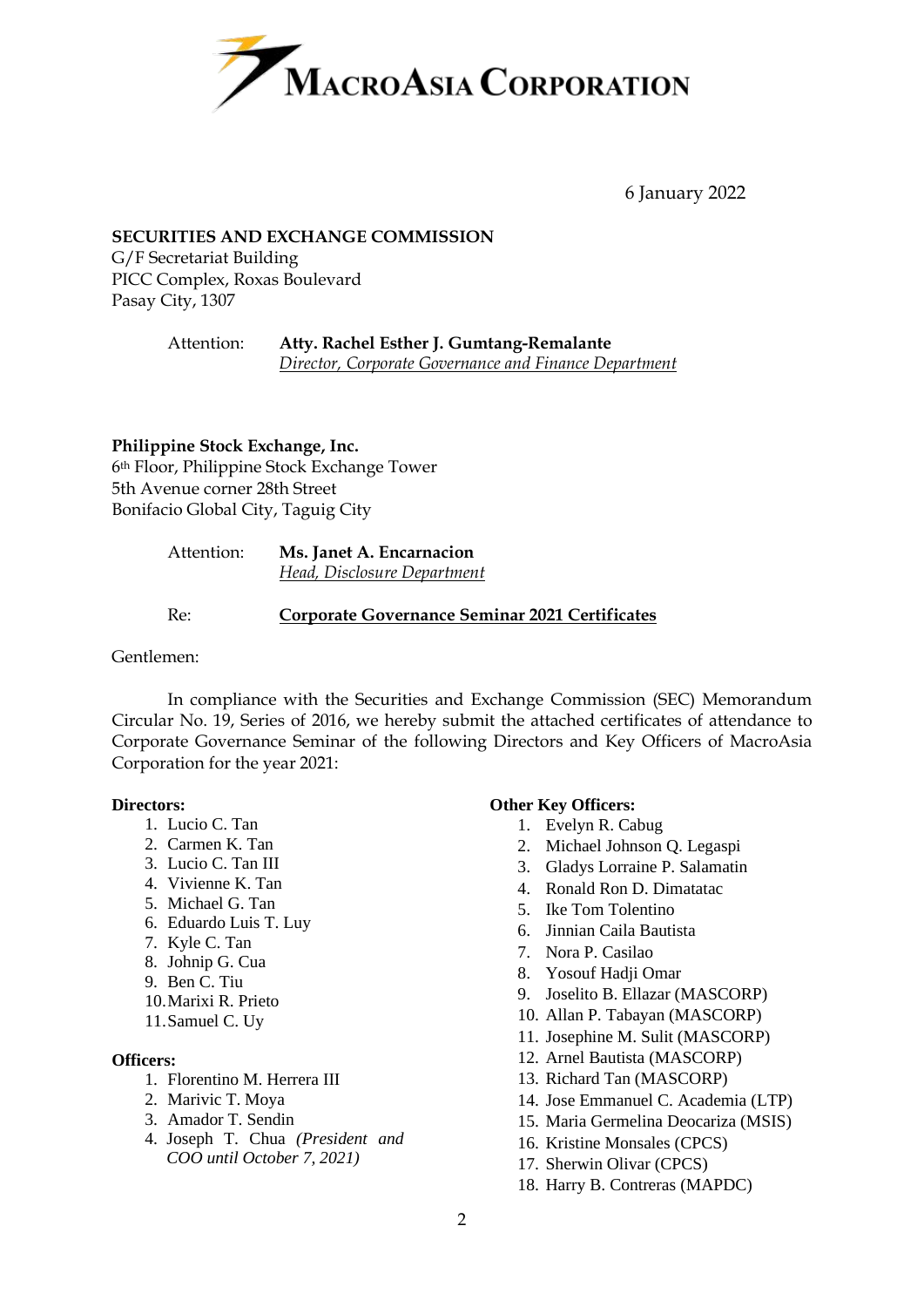- 19. Rowena Castroverde (MAPDC)
- 20. Mary Jean I. Atienza (MAPDC)
- 21. Maj. Gen. Restituto Padilla (FAA)
- 22. Gerardo A. Borromeo (FAA)
- 23. Charmian Angela A. Molina (BTSI)
- 24. Helen Grace Asuncion (SNV)
- 25. Nila T. Baria (NAWASCOR)

We trust that you will find our submission in order.

Very truly yours,

ATTY. MARIVIC T. MOYA<br>Chief Compitance Officer/CIO<br>SVP - HR, Legal & External Relations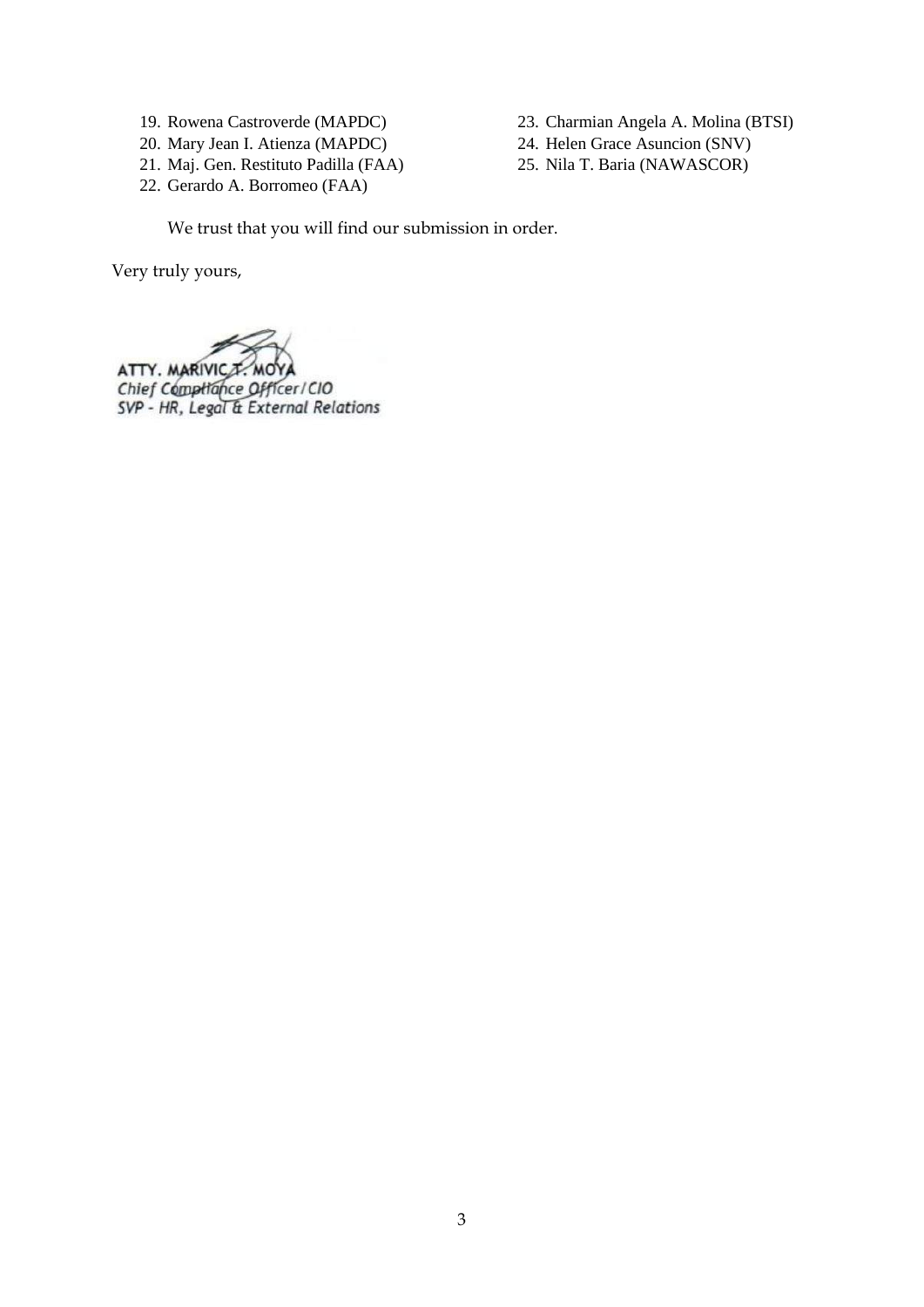

is presented to

#### **Lucio C. Tan**

for having completed the seminar on

## Corporate Governance

26 August 2021 01:00 p.m. to 04:00 p.m. Online seminar via Zoom

Leopardo J. Matignas, Partner, SGV & Co.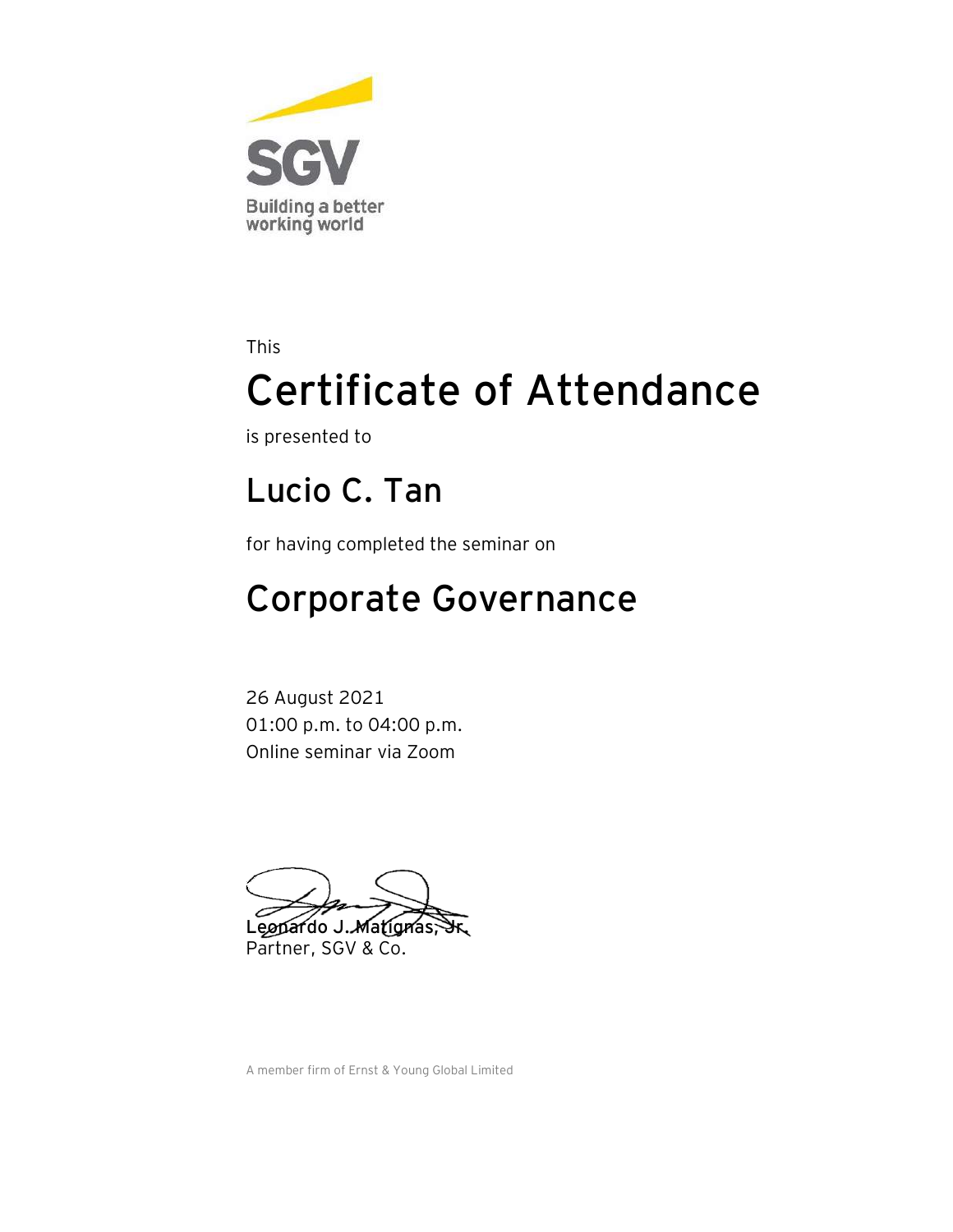

is presented to

#### **Carmen K. Tan**

for having completed the seminar on

## Corporate Governance

26 August 2021 01:00 p.m. to 04:00 p.m. Online seminar via Zoom

Leopardo J. Matignas, Partner, SGV & Co.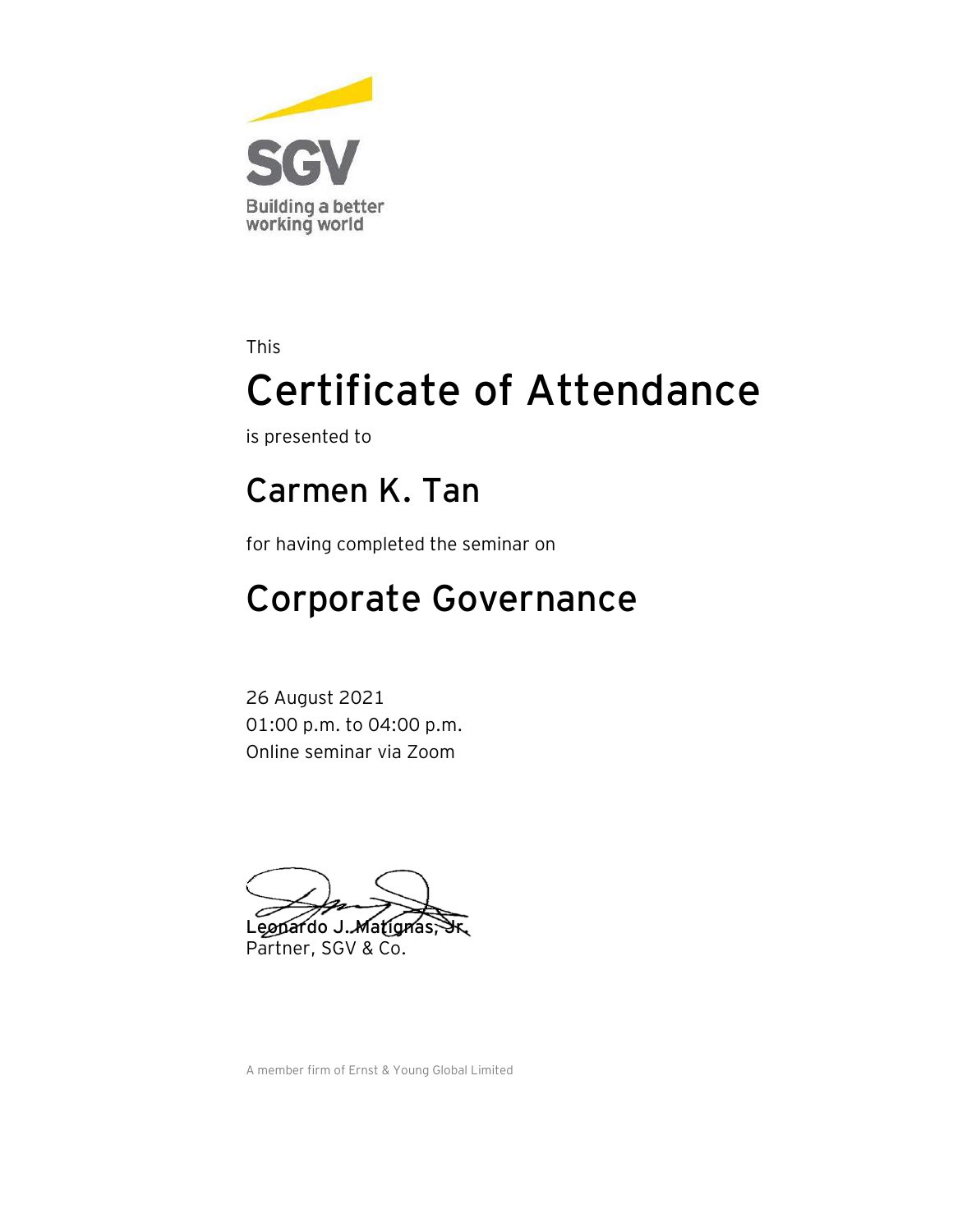

is presented to

#### **Lucio C. Tan III**

for having completed the seminar on

## Corporate Governance

26 August 2021 01:00 p.m. to 04:00 p.m. Online seminar via Zoom

Leopardo J. Matignas, Partner, SGV & Co.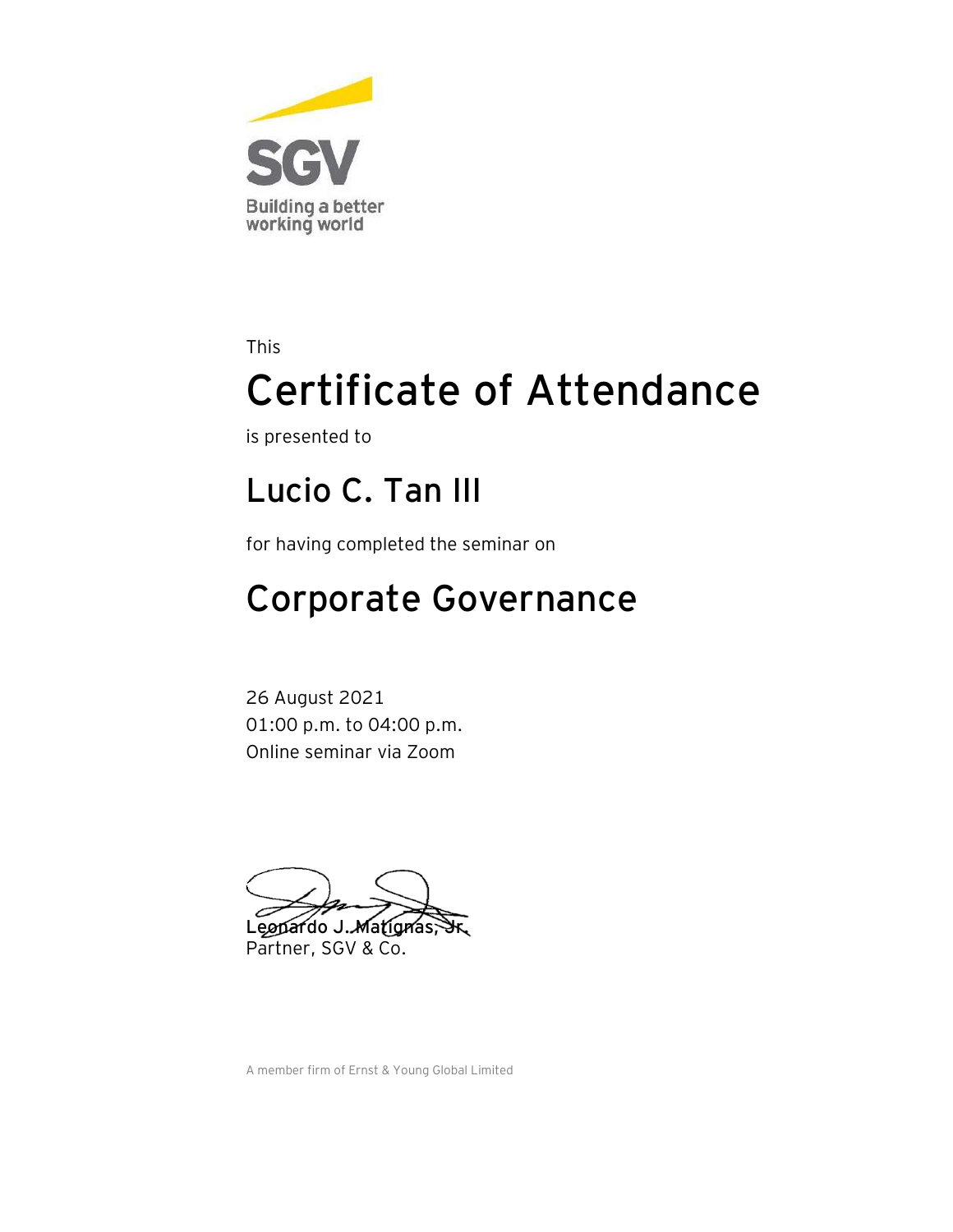

is presented to

#### **Vivienne K. Tan**

for having completed the seminar on

## Corporate Governance

26 August 2021 01:00 p.m. to 04:00 p.m. Online seminar via Zoom

Leopardo J. Matignas, Partner, SGV & Co.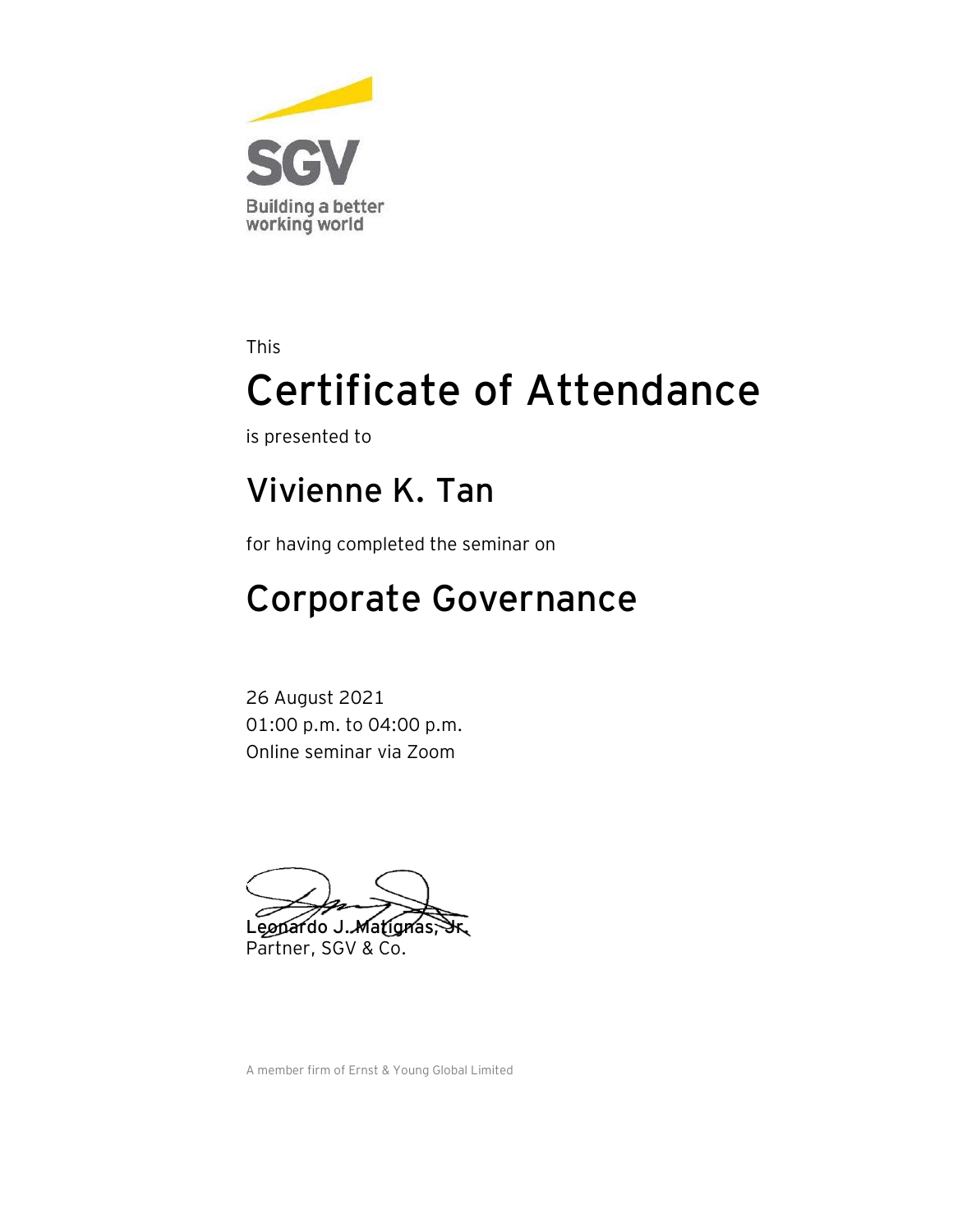

is presented to

#### **Michael G. Tan**

for having completed the seminar on

## Corporate Governance

26 August 2021 01:00 p.m. to 04:00 p.m. Online seminar via Zoom

Leopardo J. Matignas, Partner, SGV & Co.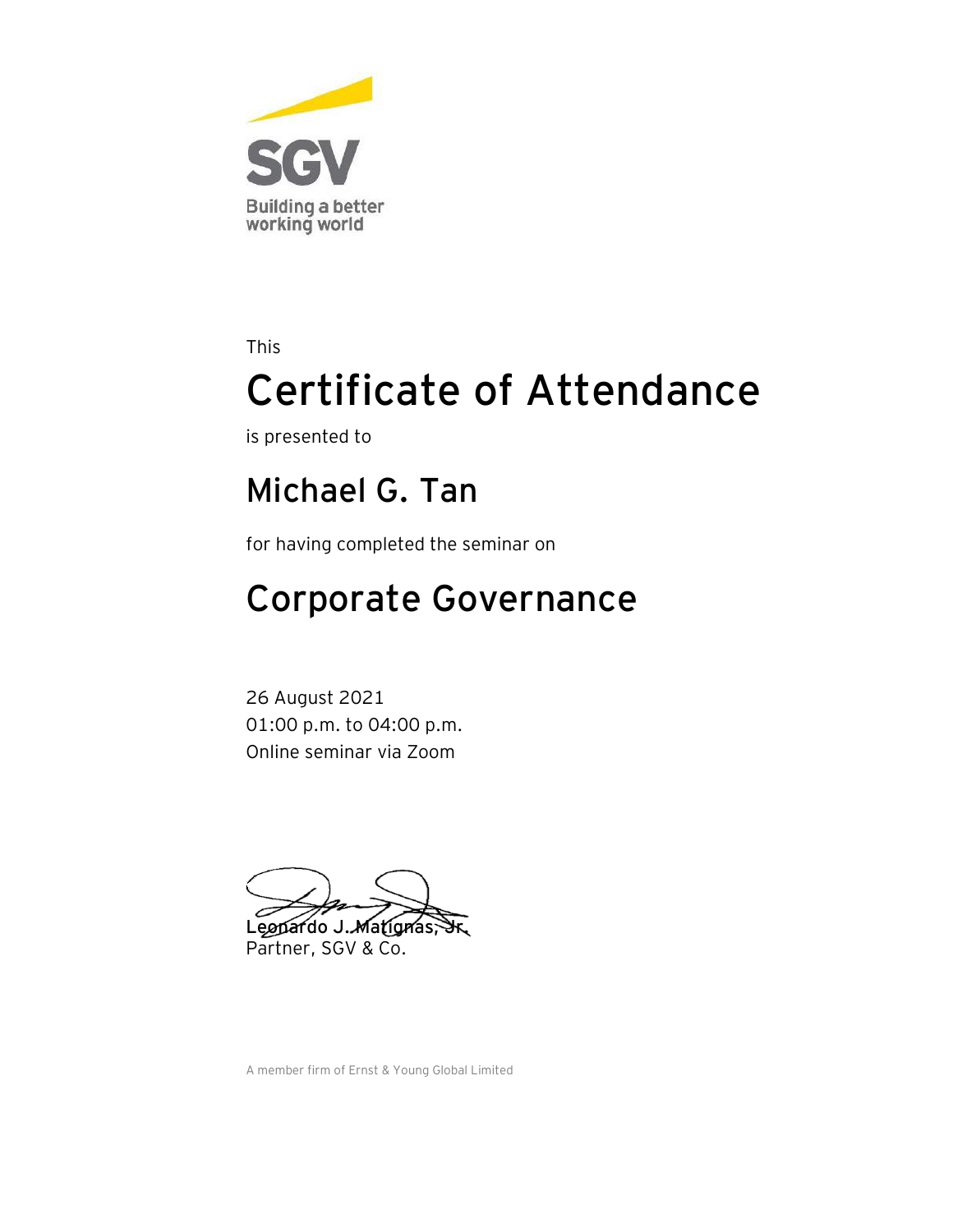

is presented to

#### **Eduardo Luis Tan Luy**

for having completed the seminar on

## Corporate Governance

26 August 2021 01:00 p.m. to 04:00 p.m. Online seminar via Zoom

Leopardo J. Matignas, Partner, SGV & Co.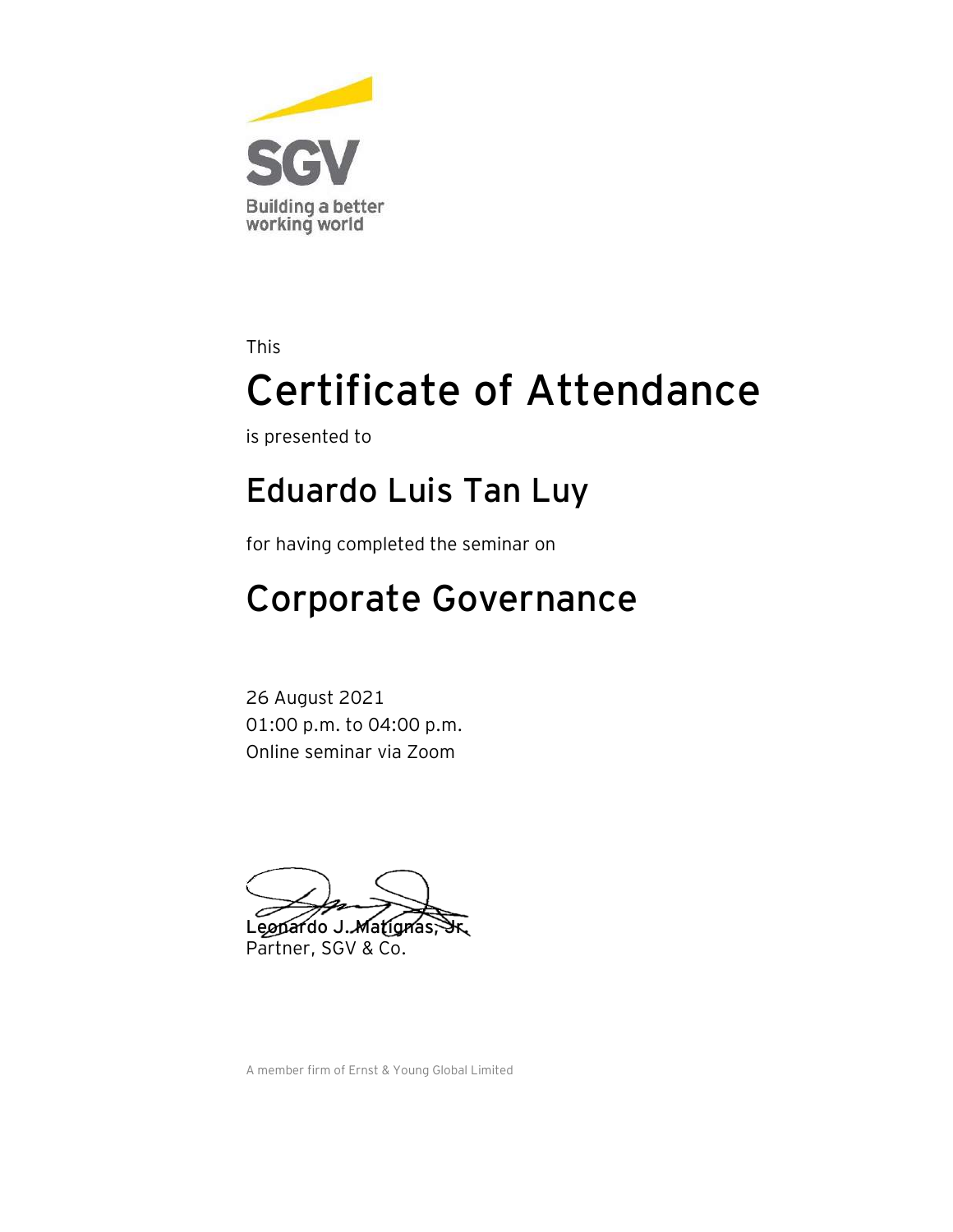

is presented to

### **Kyle C. Tan**

for having completed the seminar on

## Corporate Governance

26 August 2021 01:00 p.m. to 04:00 p.m. Online seminar via Zoom

Leopardo J. Matignas, Partner, SGV & Co.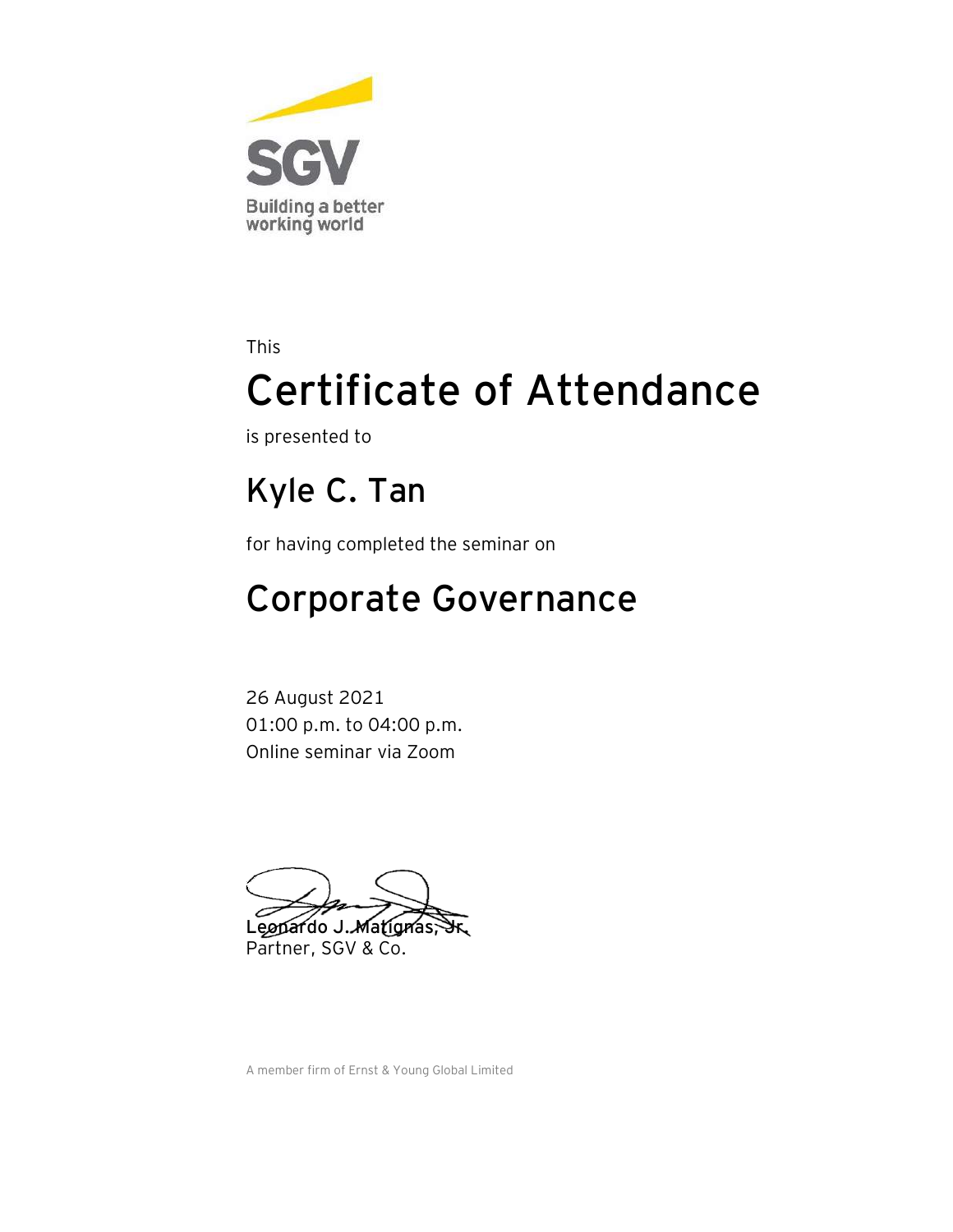

is presented to

#### **Johnip G. Cua**

for having completed the seminar on

### Corporate Governance

26 August 2021 01:00 p.m. to 04:00 p.m. Online seminar via Zoom

Leopardo J. Matignas, Partner, SGV & Co.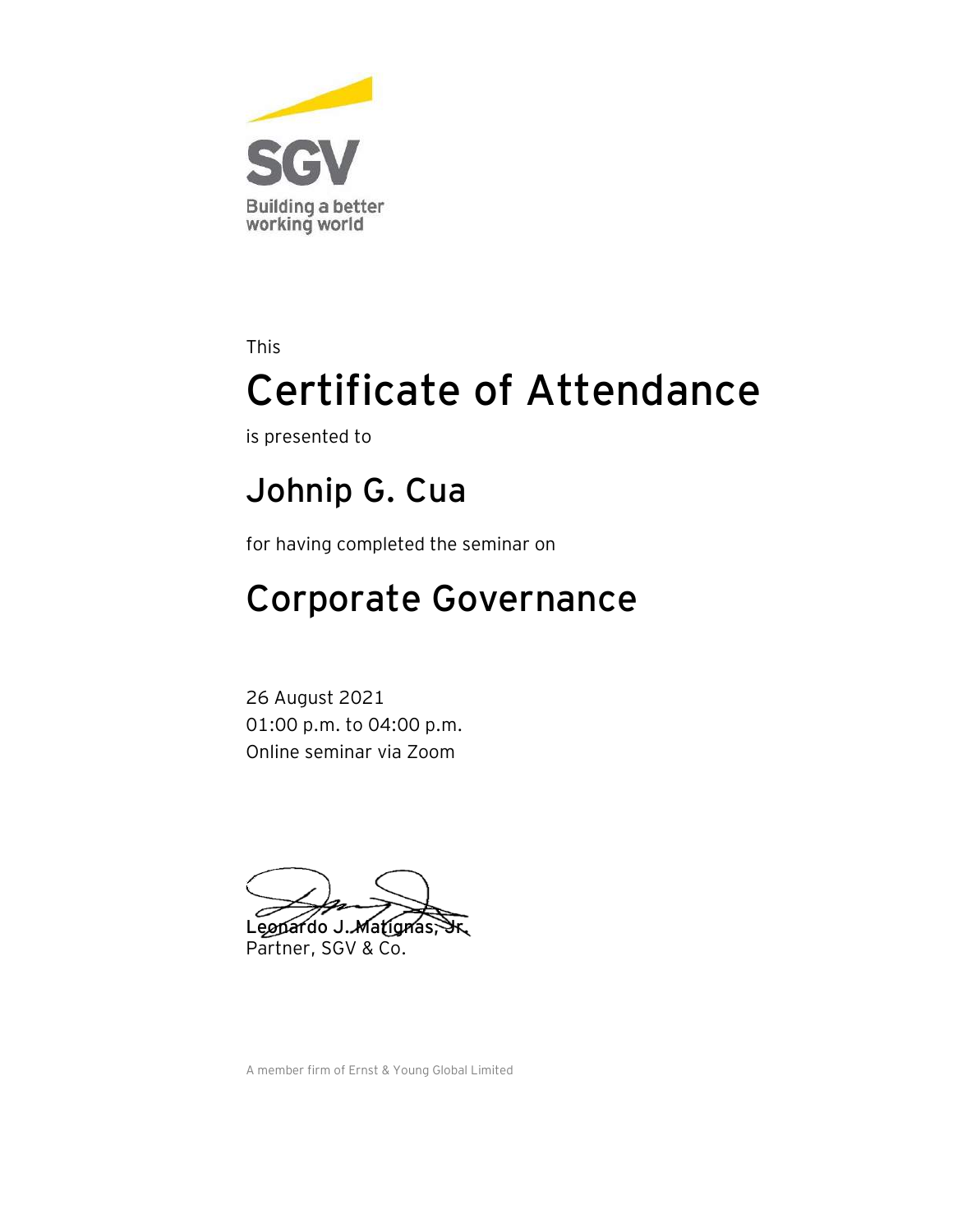

**CENTER FOR TRAINING** AND DEVELOPMENT, INC.

## This Certificate of Attendance

is hereby presented to

# *Ben C. Tiu*

for actively participating in the online seminar on

*"Embracing Good Corporate Governance for Effective and Efficient Management"*

Held on July 23, 2021 via Zoom Online

ATTY. ROSARIO S. BERNALDO, CPA, MBA

Director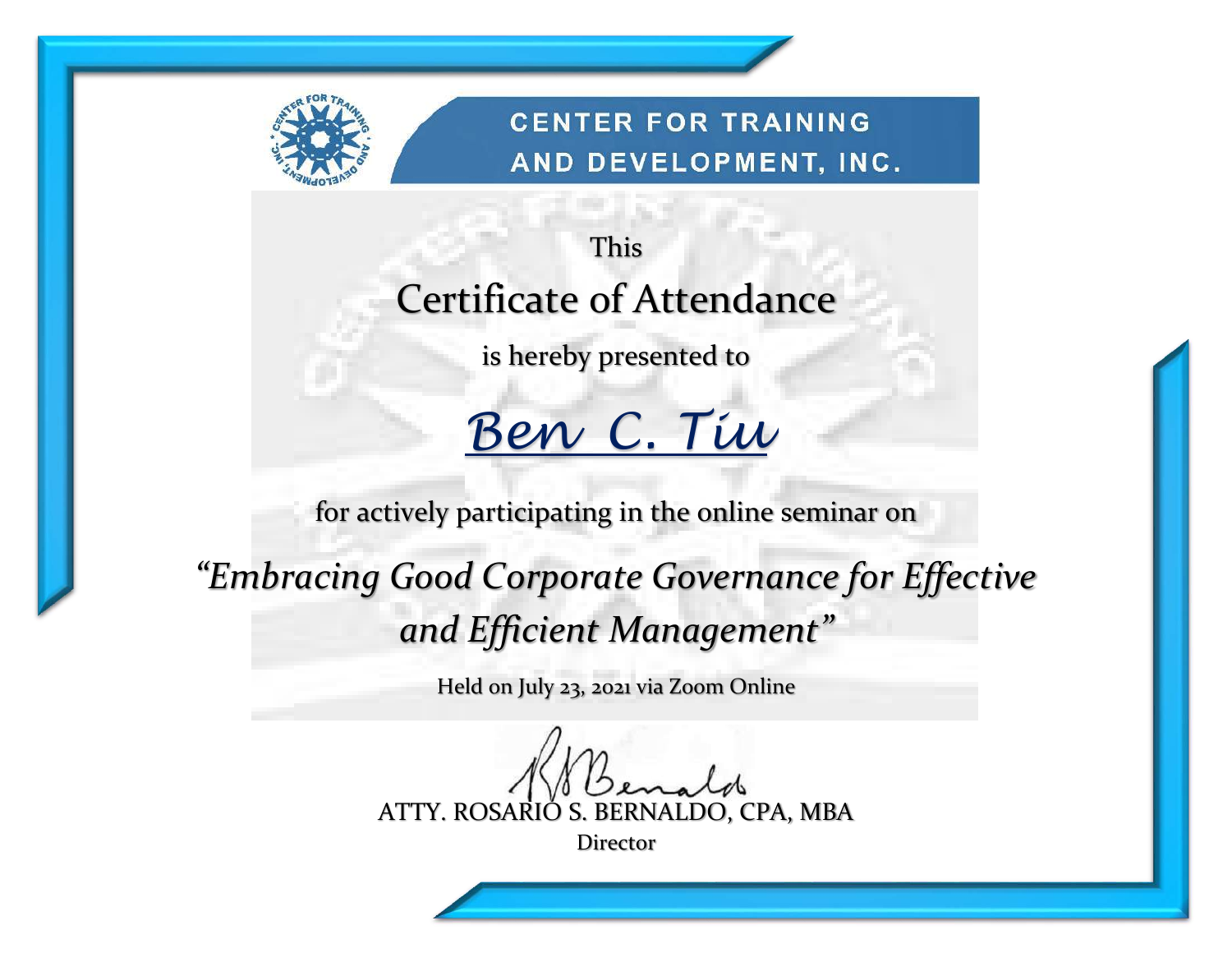

is presented to

#### **Marixi R. Prieto**

for having completed the seminar on

## Corporate Governance

26 August 2021 01:00 p.m. to 04:00 p.m. Online seminar via Zoom

Leopardo J. Matignas, Partner, SGV & Co.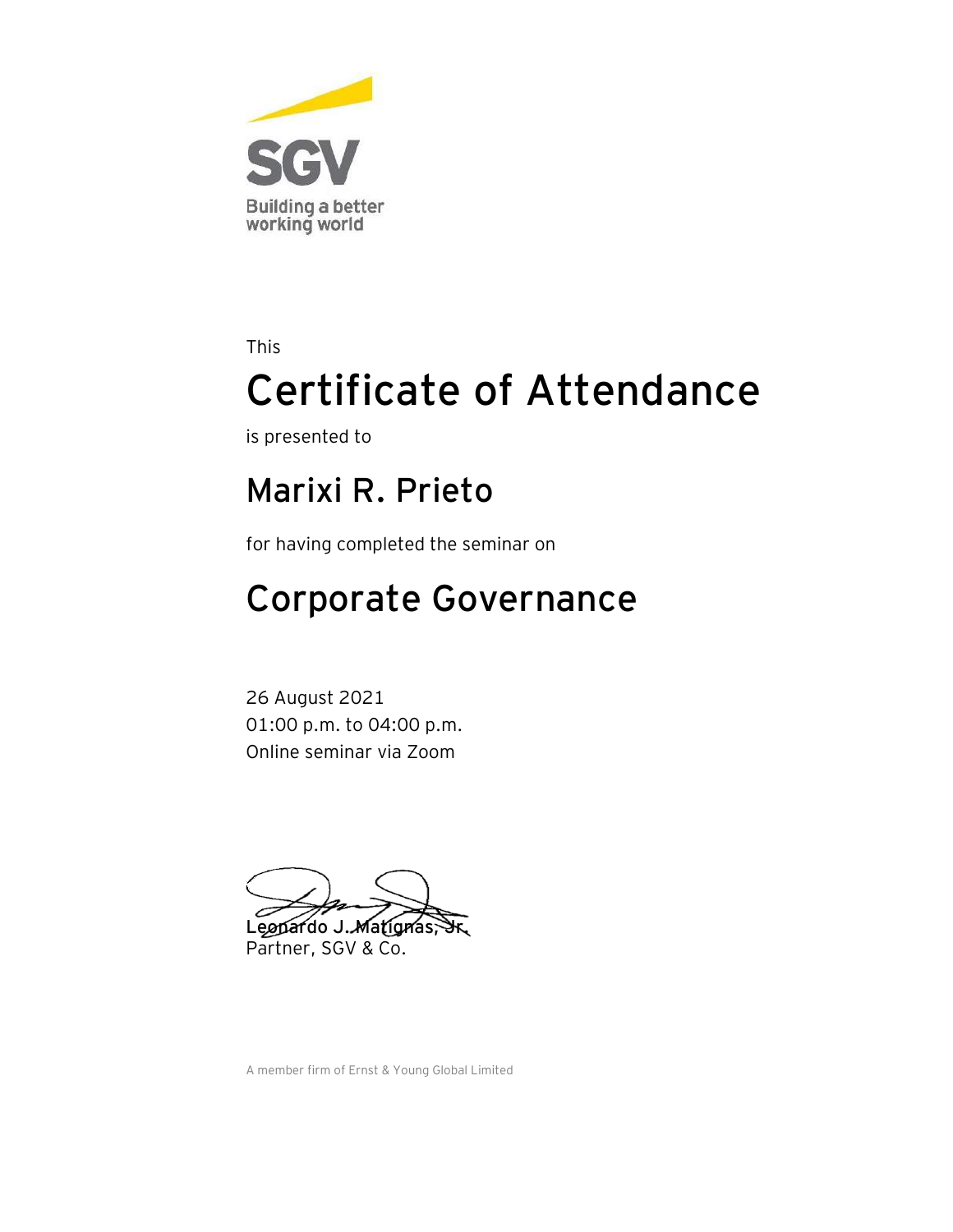

is presented to

### **Samuel Uy**

for having completed the seminar on

## Corporate Governance

26 August 2021 01:00 p.m. to 04:00 p.m. Online seminar via Zoom

Leopardo J. Matignas, Partner, SGV & Co.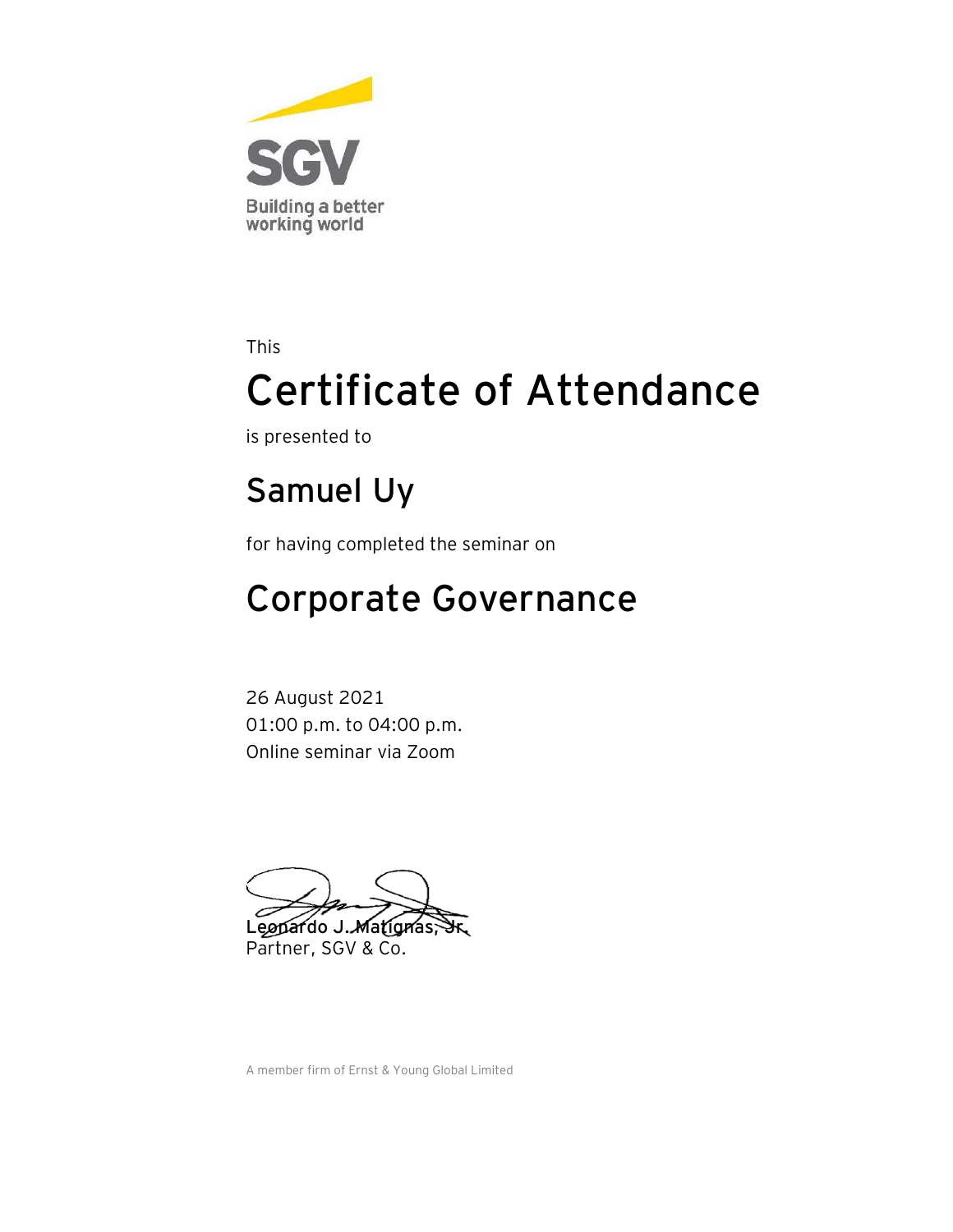

is presented to

#### **Florentino M. Herrera III**

for having completed the seminar on

## Corporate Governance

26 August 2021 01:00 p.m. to 04:00 p.m. Online seminar via Zoom

Leopardo J. Matignas, Partner, SGV & Co.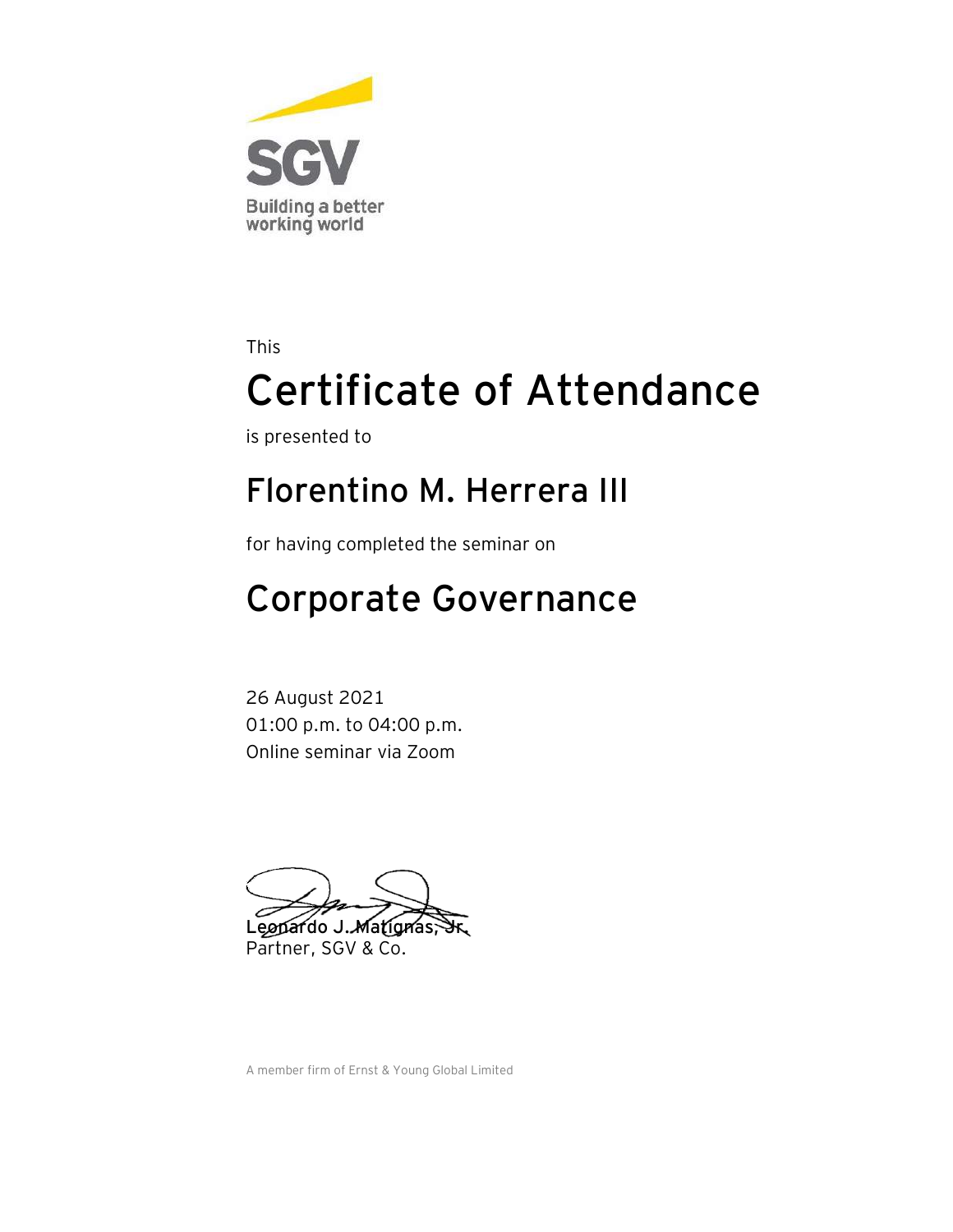

is presented to

#### **Atty. Marivic T. Moya**

for having completed the seminar on

## Corporate Governance

26 August 2021 01:00 p.m. to 04:00 p.m. Online seminar via Zoom

Leopardo J. Matignas, Partner, SGV & Co.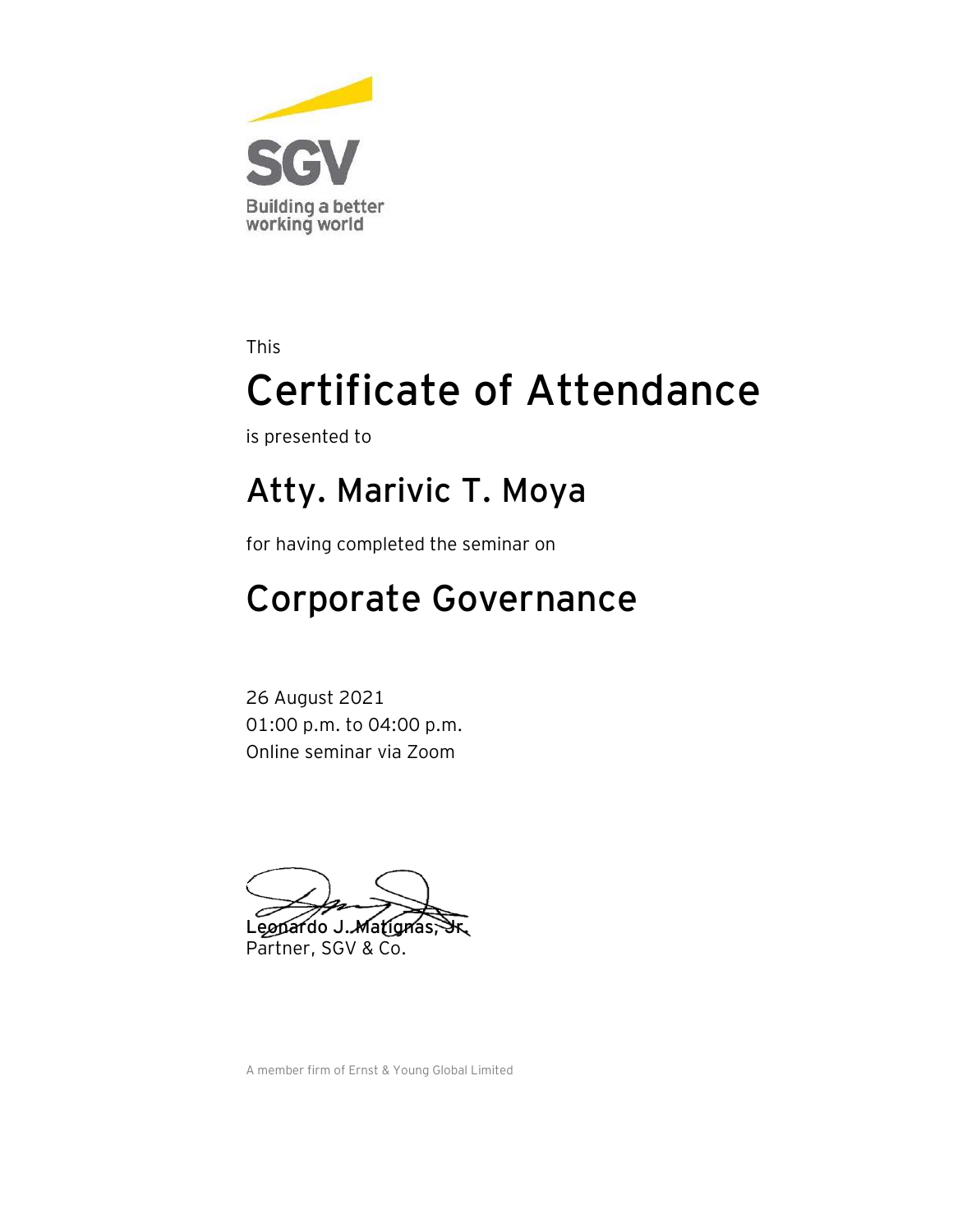

is presented to

#### **Amador T. Sendin**

for having completed the seminar on

## Corporate Governance

26 August 2021 01:00 p.m. to 04:00 p.m. Online seminar via Zoom

Leopardo J. Matignas, Partner, SGV & Co.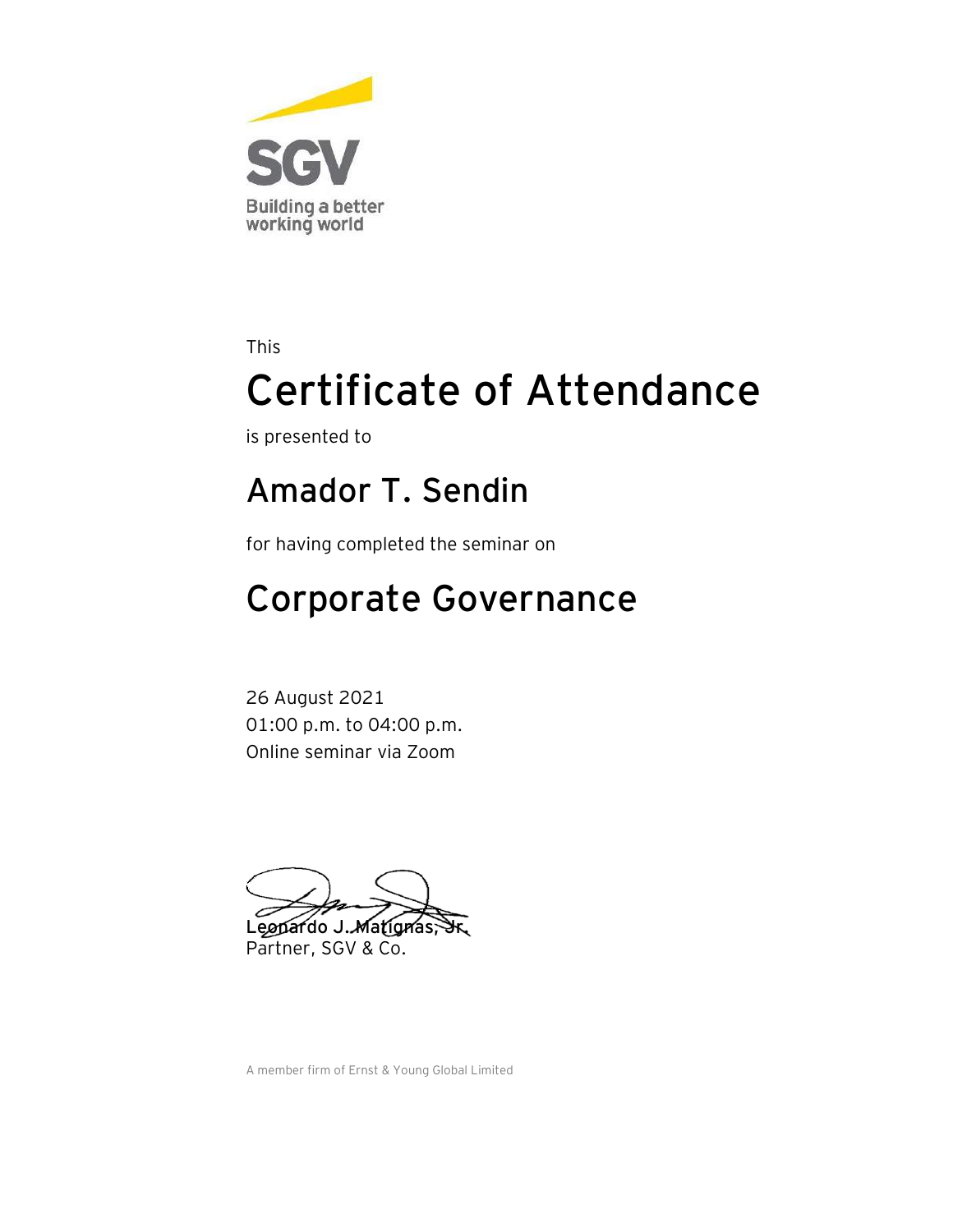

is presented to

#### **Joseph T. Chua**

for having completed the seminar on

## Corporate Governance

26 August 2021 01:00 p.m. to 04:00 p.m. Online seminar via Zoom

Leopardo J. Matignas, Partner, SGV & Co.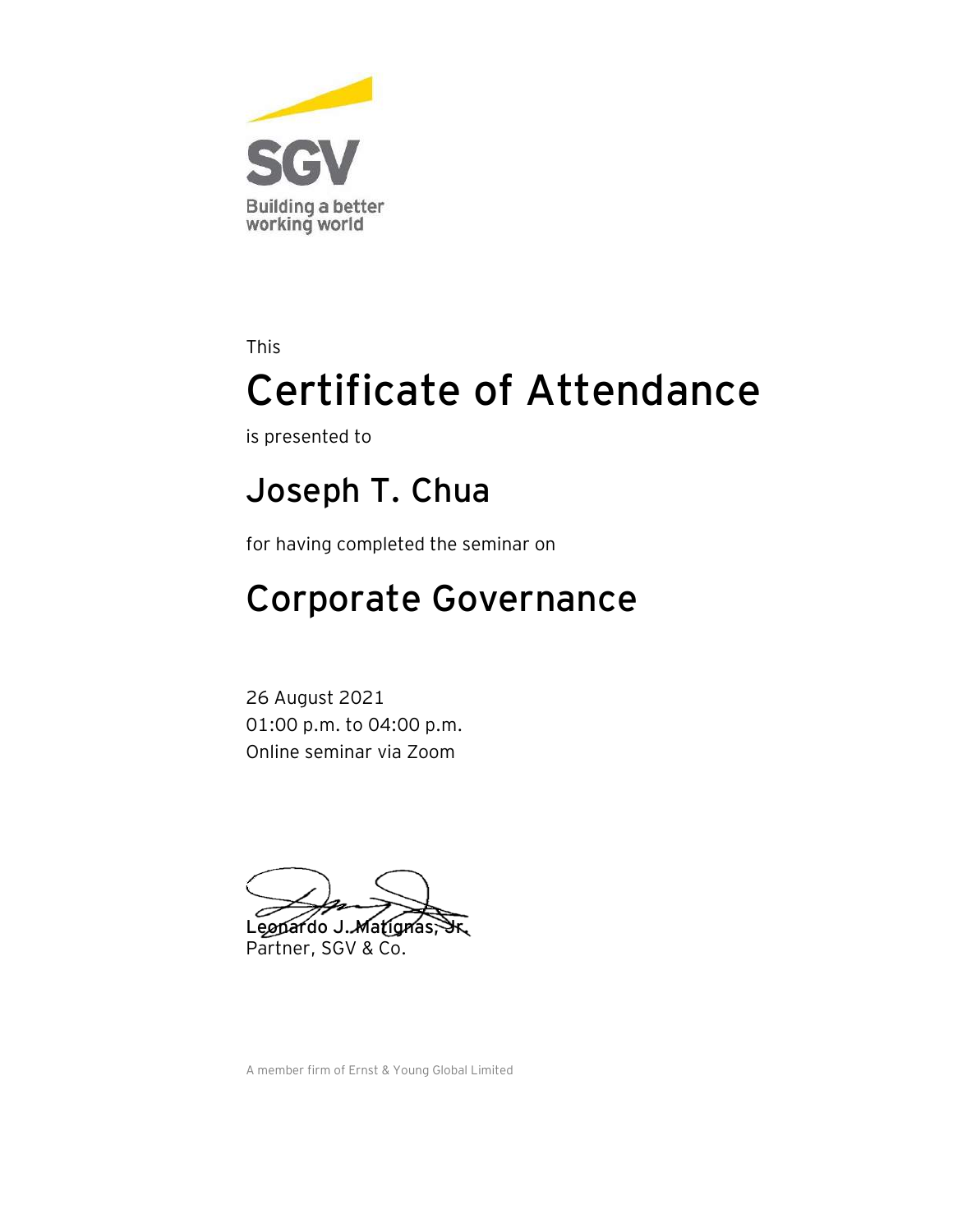

is presented to

#### **Evelyn R. Cabug**

for having completed the seminar on

## Corporate Governance

26 August 2021 01:00 p.m. to 04:00 p.m. Online seminar via Zoom

Leopardo J. Matignas, Partner, SGV & Co.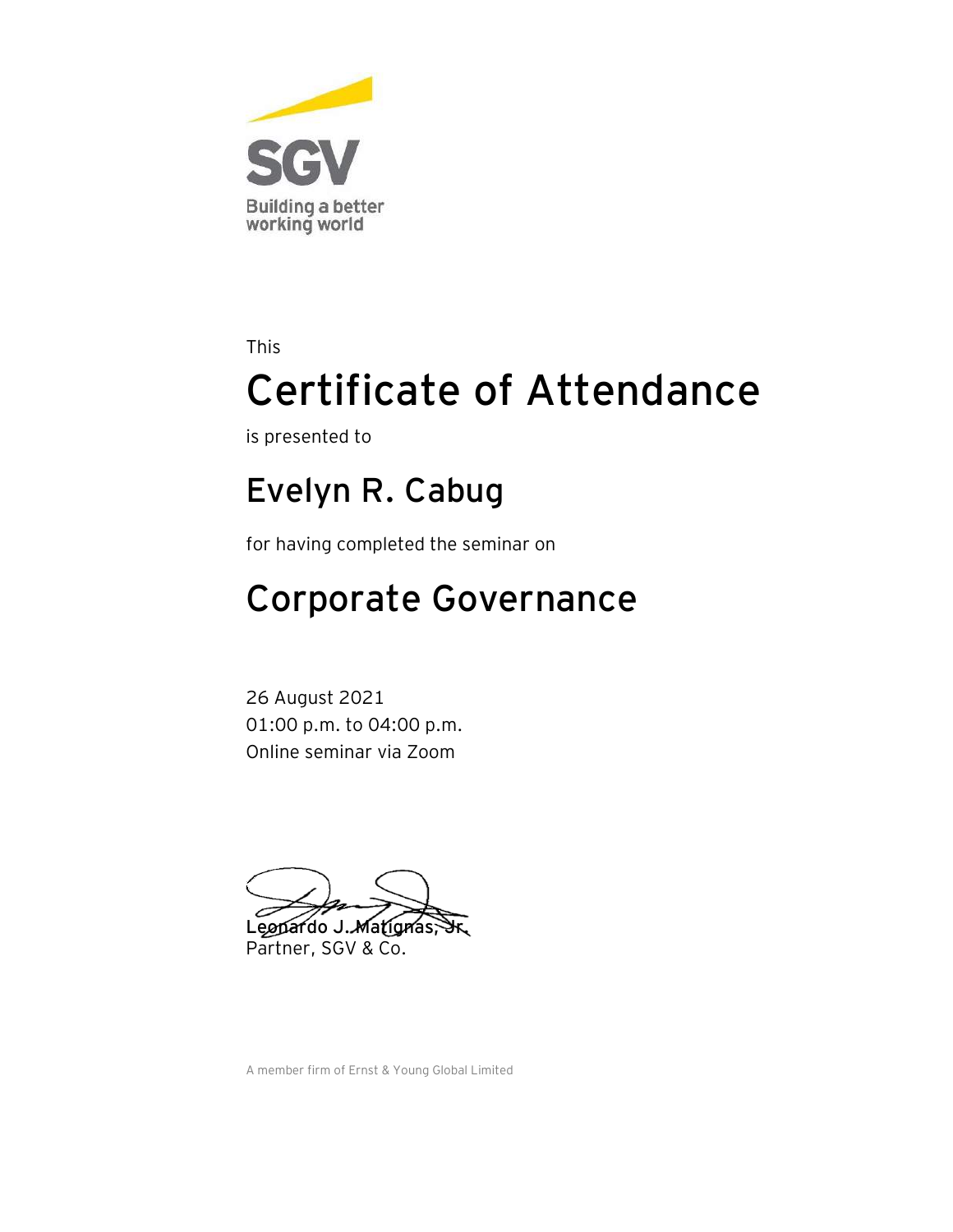

is presented to

#### **Michael Johnson Q. Legaspi**

for having completed the seminar on

## Corporate Governance

26 August 2021 01:00 p.m. to 04:00 p.m. Online seminar via Zoom

Leopardo J. Matignas, Partner, SGV & Co.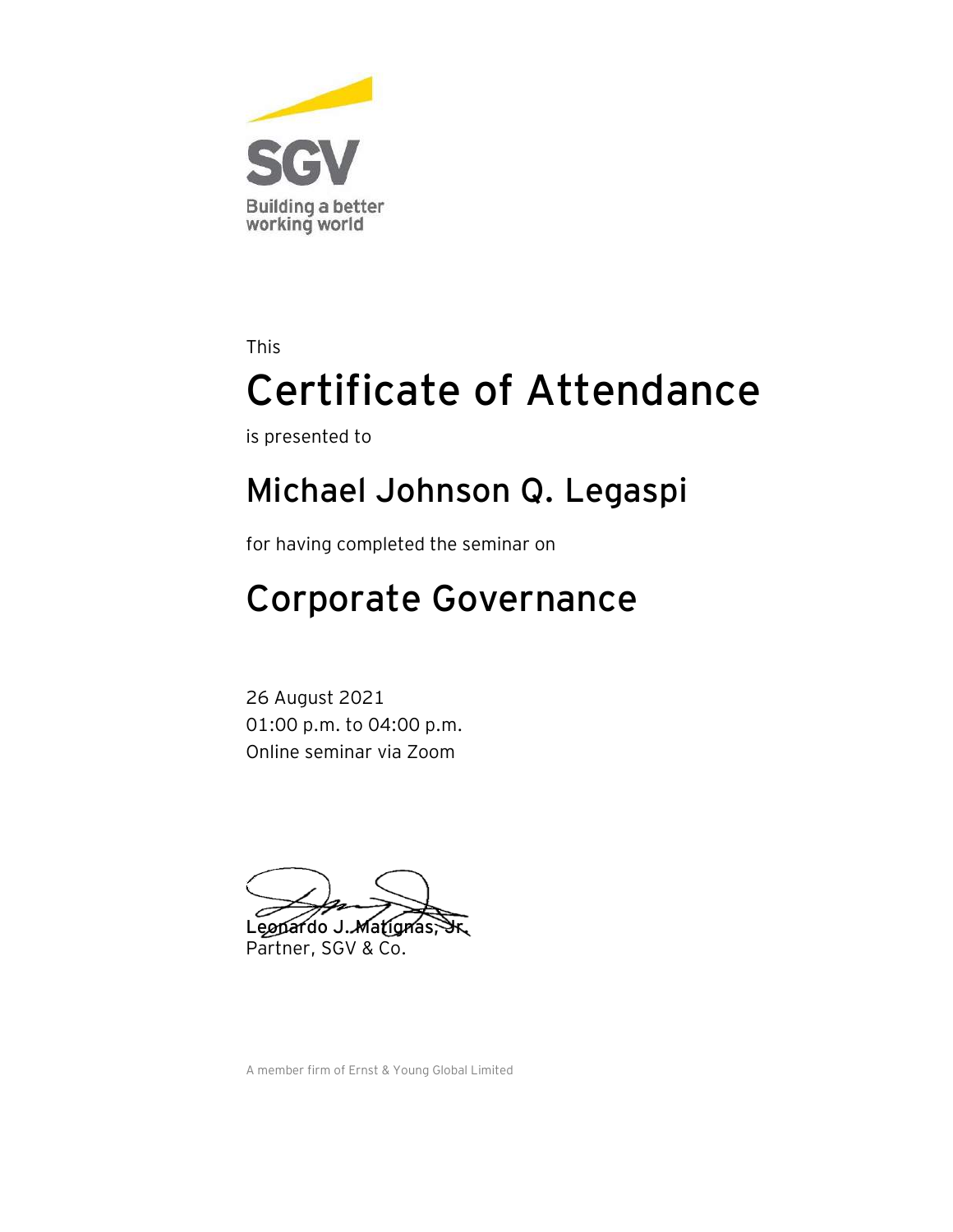

is presented to

#### **Gladys Lorraine P. Salamantin**

for having completed the seminar on

## Corporate Governance

26 August 2021 01:00 p.m. to 04:00 p.m. Online seminar via Zoom

Leonardo J. Matignas Partner, SGV & Co.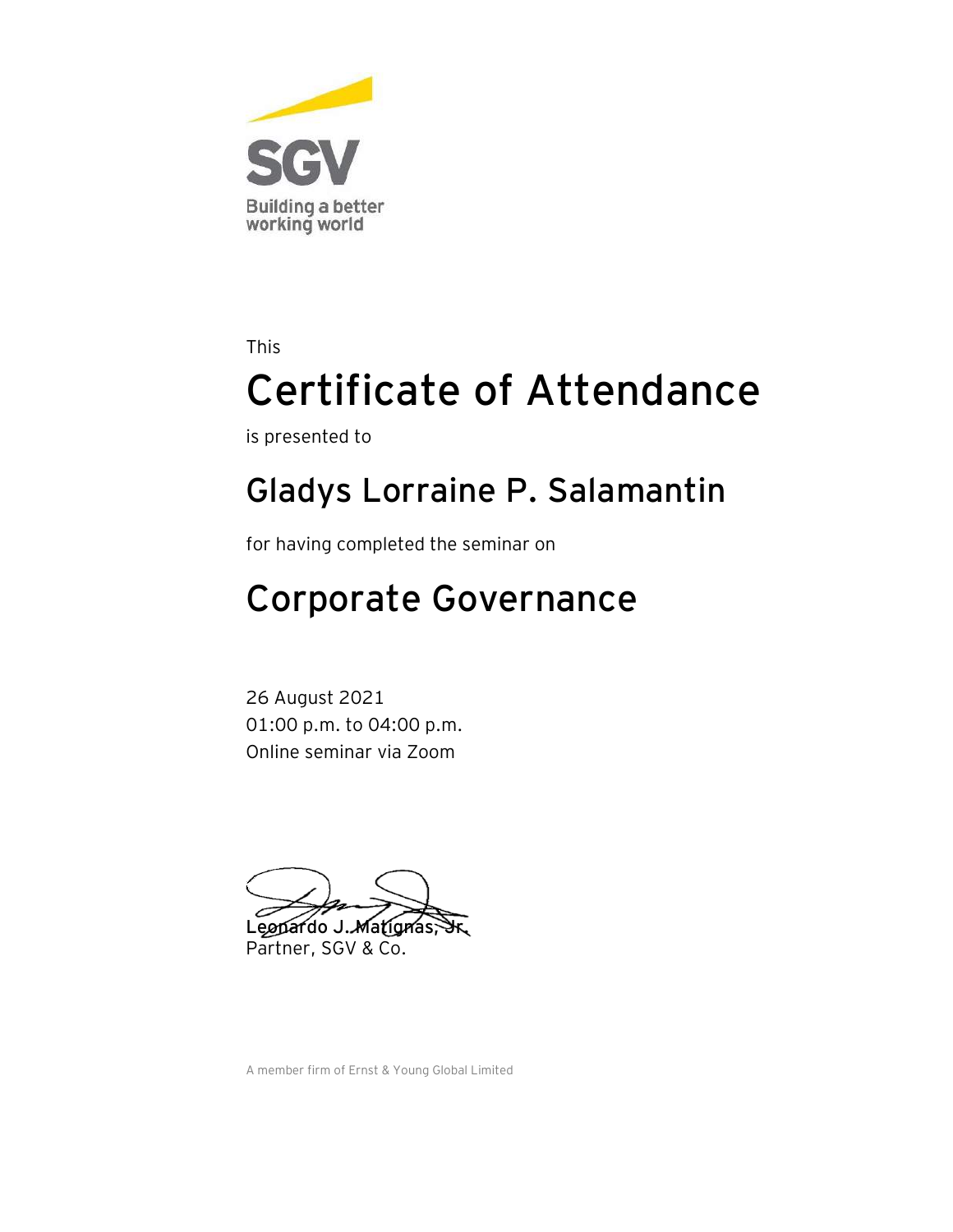

is presented to

#### **Ronald Ron D. Dimatatac**

for having completed the seminar on

## Corporate Governance

26 August 2021 01:00 p.m. to 04:00 p.m. Online seminar via Zoom

Leopardo J. Matignas, Partner, SGV & Co.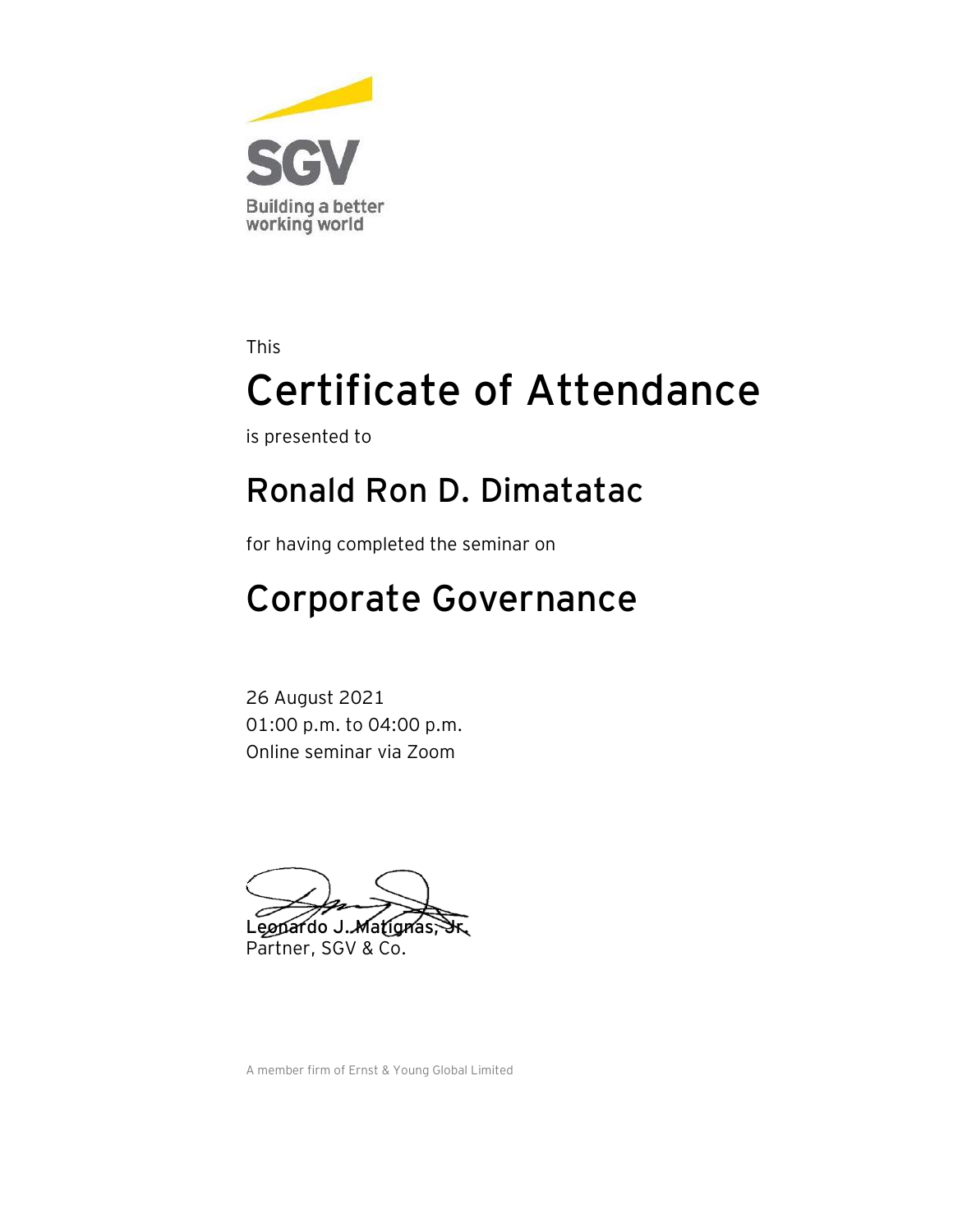

is presented to

#### **Ike Tom T. Tolentino**

for having completed the seminar on

## Corporate Governance

26 August 2021 01:00 p.m. to 04:00 p.m. Online seminar via Zoom

Leopardo J. Matignas, Partner, SGV & Co.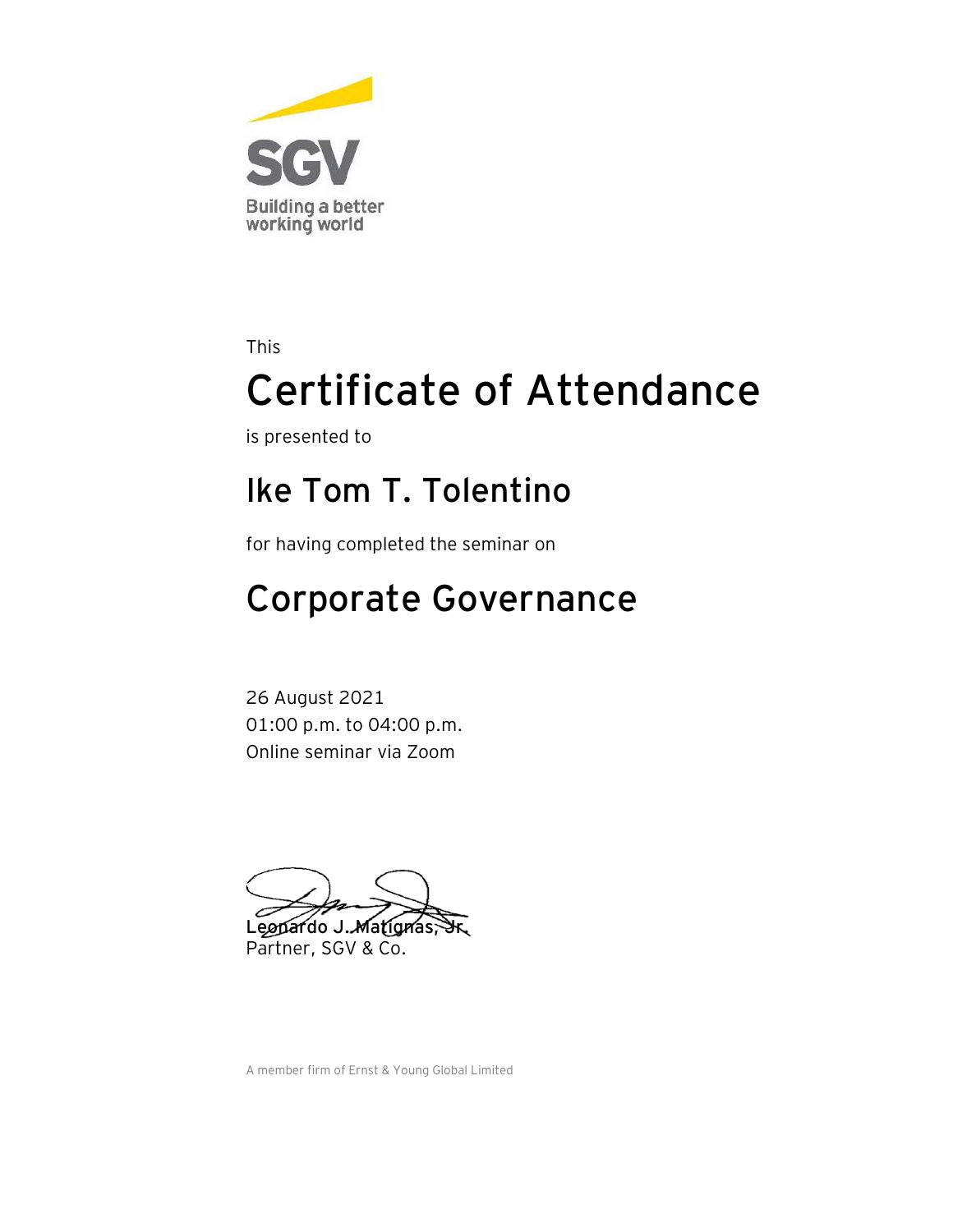

is presented to

#### **Jinnian Caila A. Bautista**

for having completed the seminar on

## Corporate Governance

26 August 2021 01:00 p.m. to 04:00 p.m. Online seminar via Zoom

Leopardo J. Matignas, Partner, SGV & Co.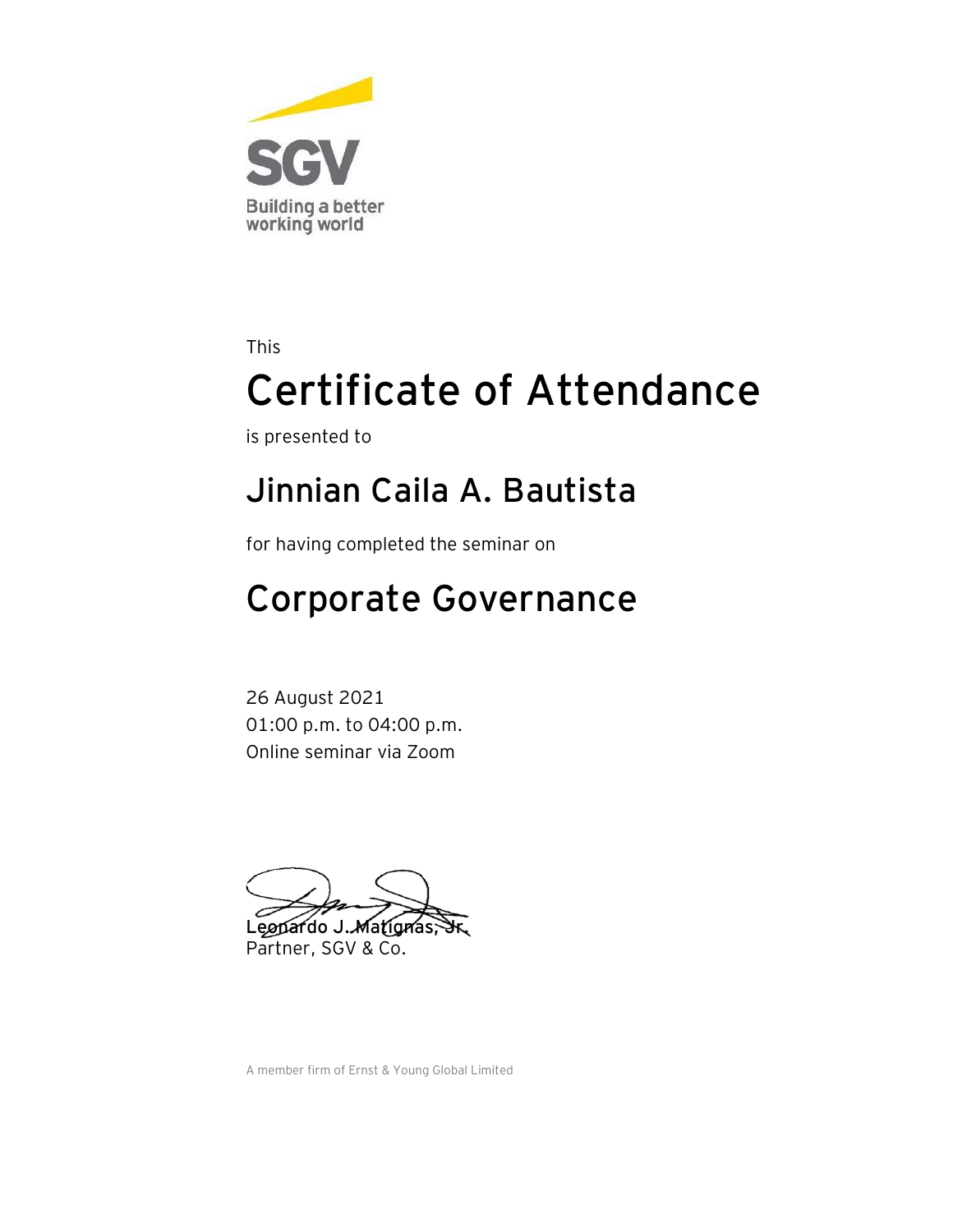

is presented to

#### **Nora P. Casilao**

for having completed the seminar on

## Corporate Governance

26 August 2021 01:00 p.m. to 04:00 p.m. Online seminar via Zoom

Leopardo J. Matignas, Partner, SGV & Co.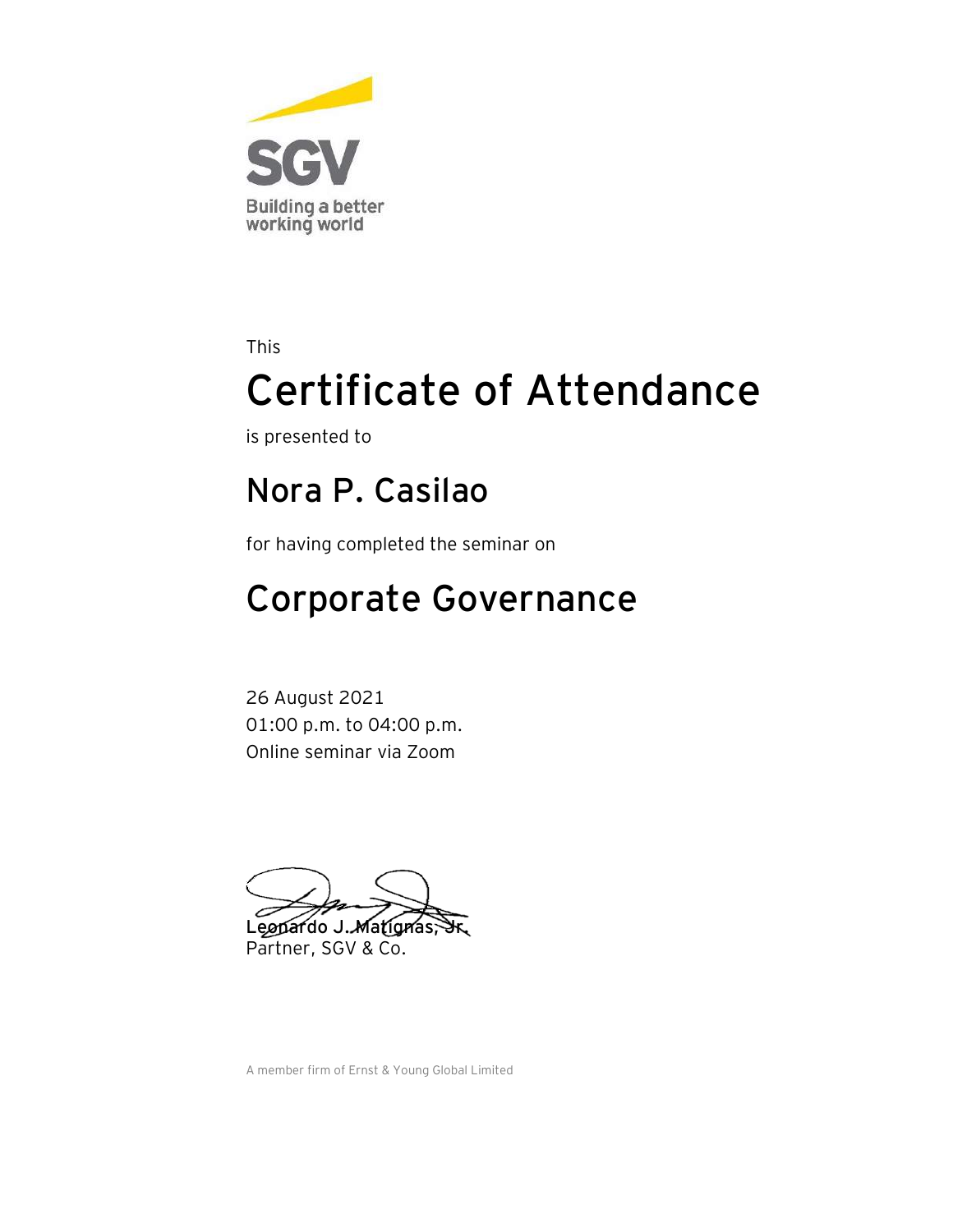

is presented to

### **Yosouf Hadji Omar**

for having completed the seminar on

## Corporate Governance

26 August 2021 01:00 p.m. to 04:00 p.m. Online seminar via Zoom

Leopardo J. Matignas, Partner, SGV & Co.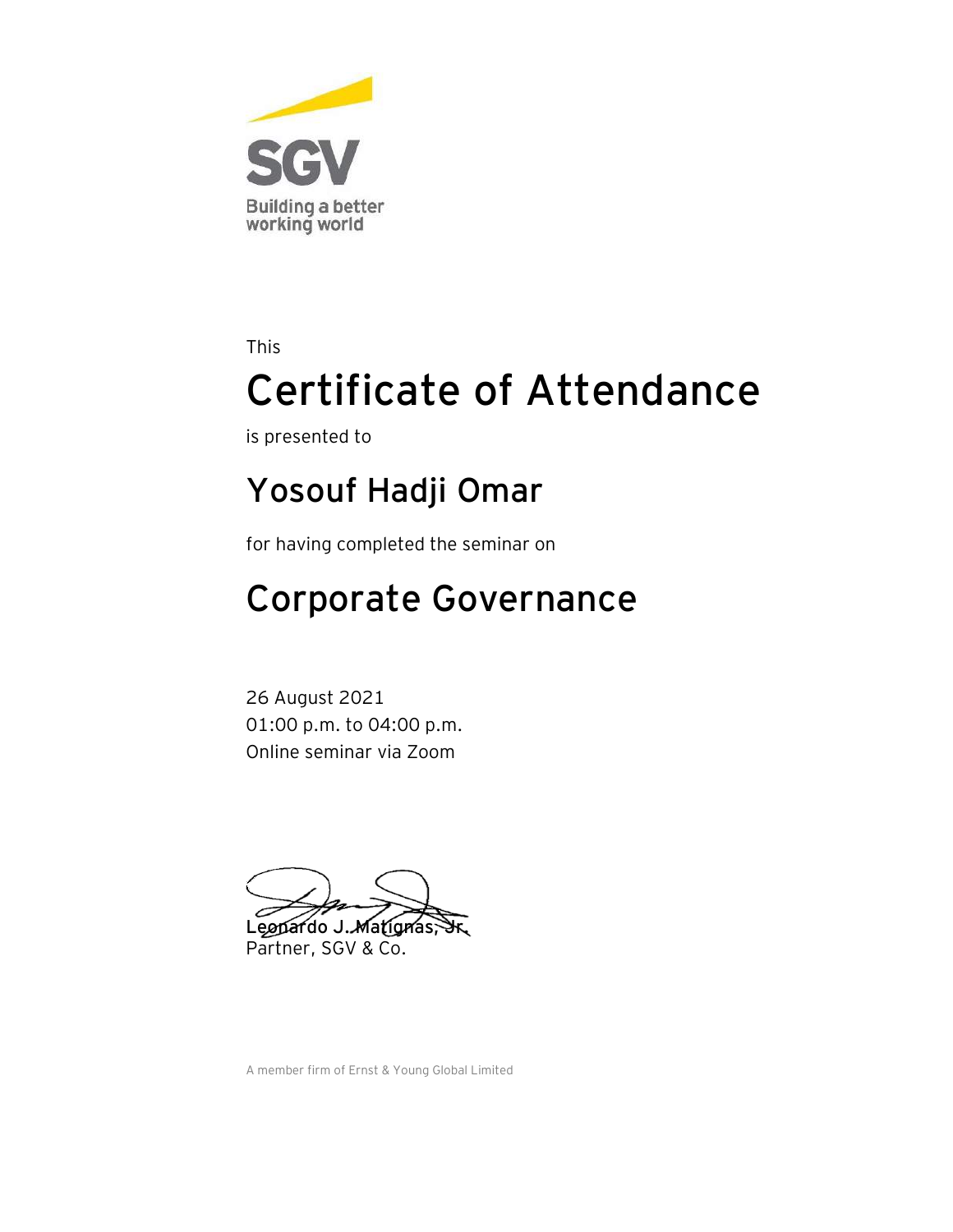

is presented to

#### **Joselito B. Ellazar**

for having completed the seminar on

## Corporate Governance

26 August 2021 01:00 p.m. to 04:00 p.m. Online seminar via Zoom

Leopardo J. Matignas, Partner, SGV & Co.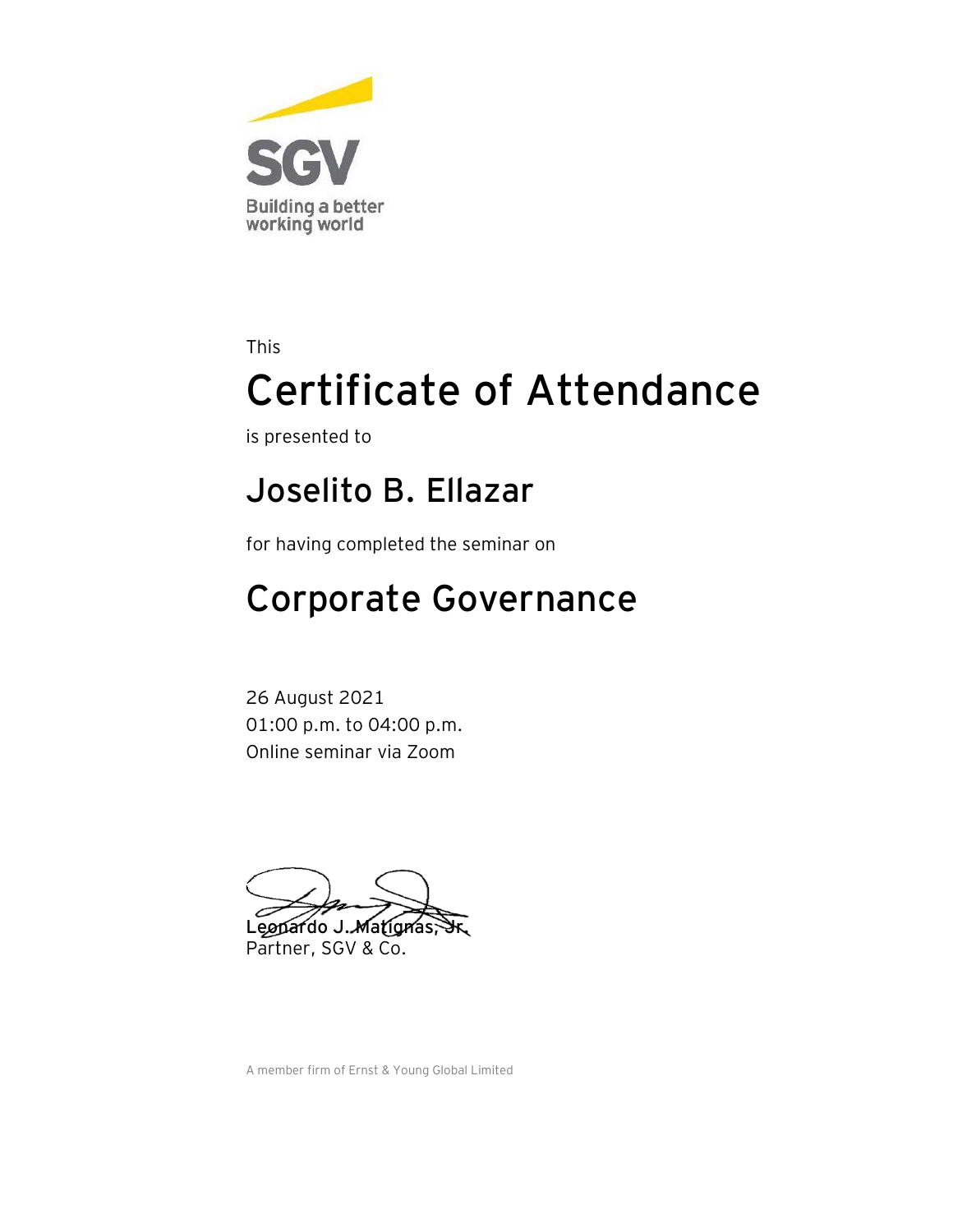

is presented to

#### **Allan P. Tabayan**

for having completed the seminar on

## Corporate Governance

26 August 2021 01:00 p.m. to 04:00 p.m. Online seminar via Zoom

Leopardo J. Matignas, Partner, SGV & Co.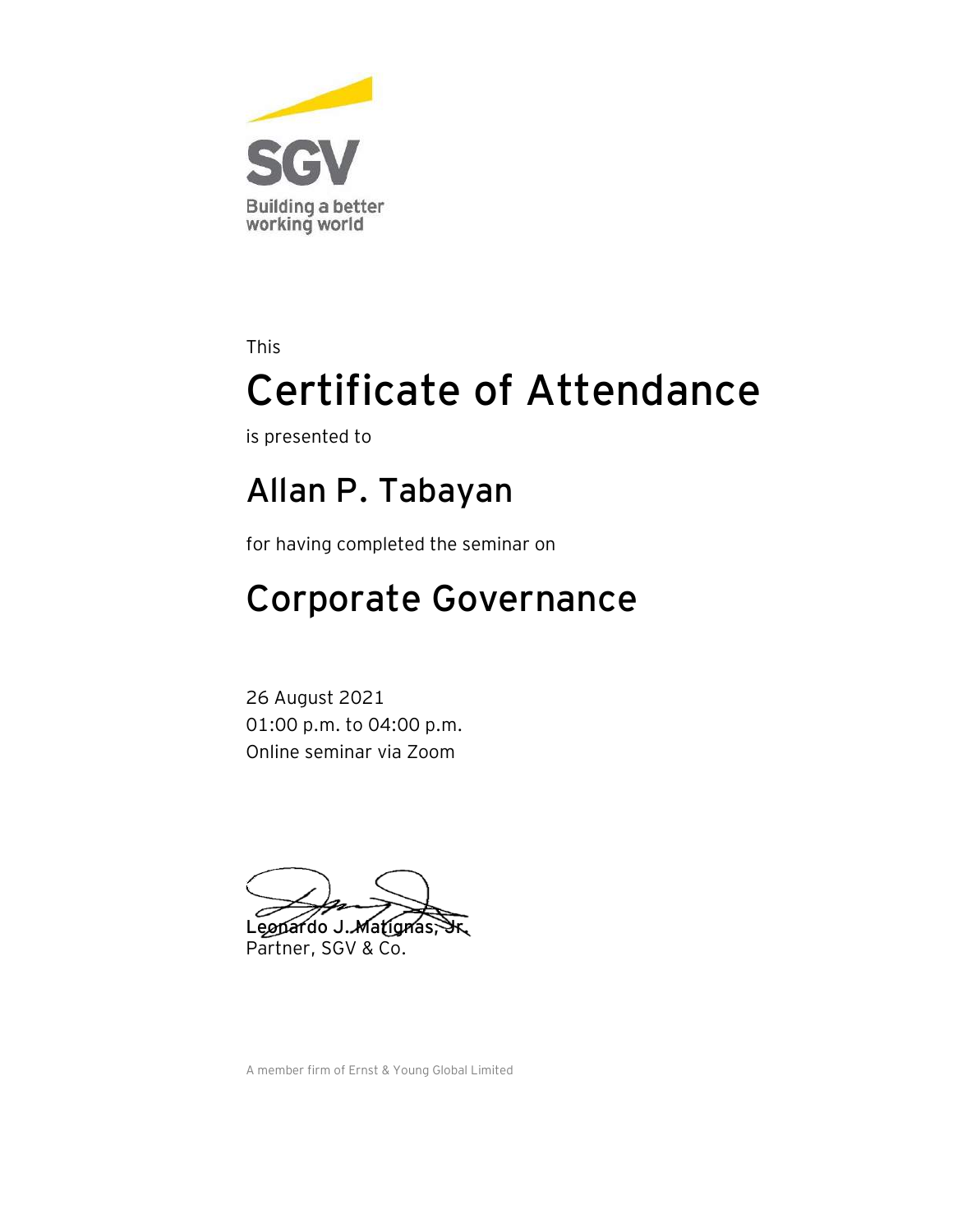

is presented to

### **Josephine M. Sulit**

for having completed the seminar on

## Corporate Governance

26 August 2021 01:00 p.m. to 04:00 p.m. Online seminar via Zoom

Leopardo J. Matignas, Partner, SGV & Co.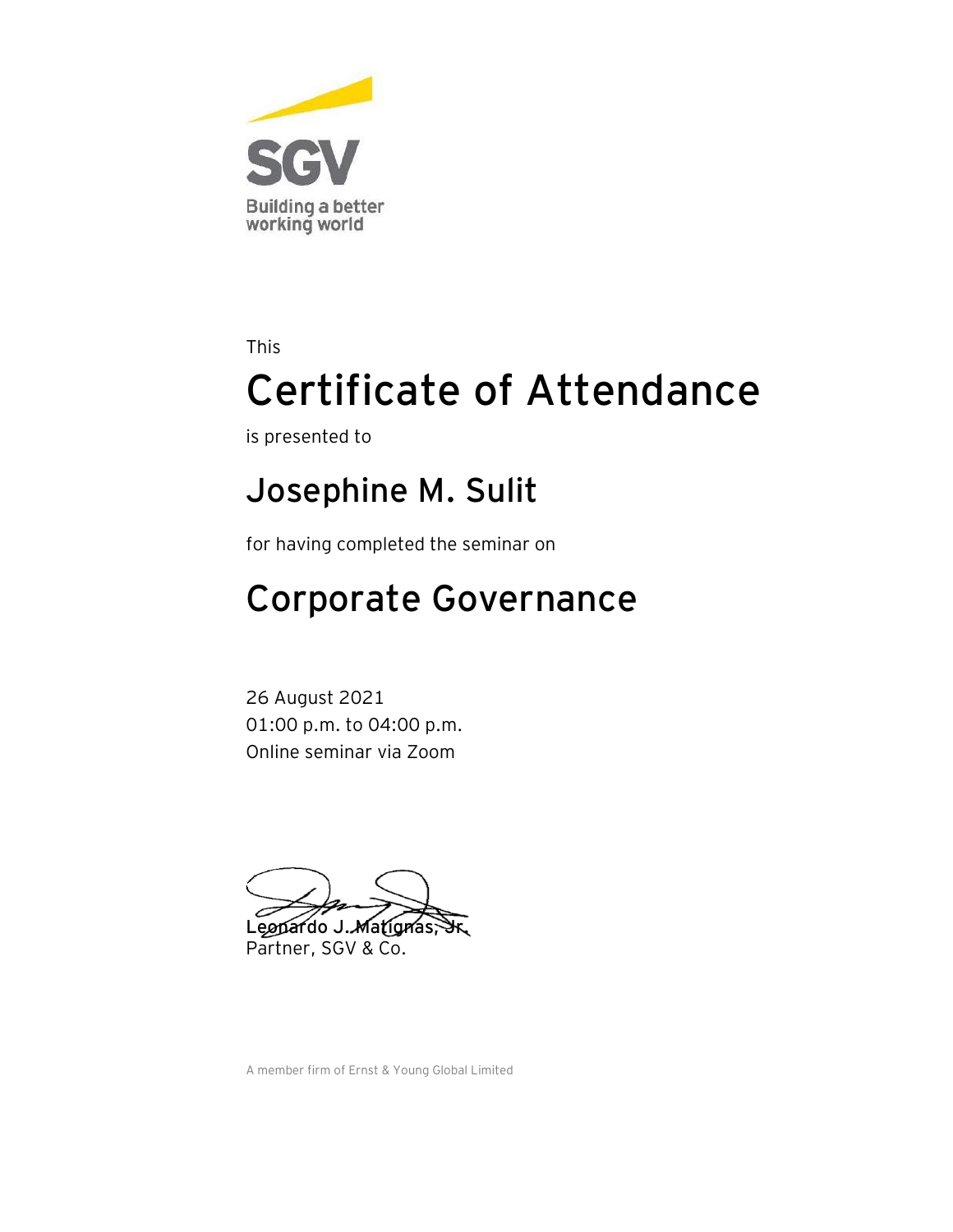

is presented to

#### **Arnel E. Bautista**

for having completed the seminar on

## Corporate Governance

26 August 2021 01:00 p.m. to 04:00 p.m. Online seminar via Zoom

Leopardo J. Matignas, Partner, SGV & Co.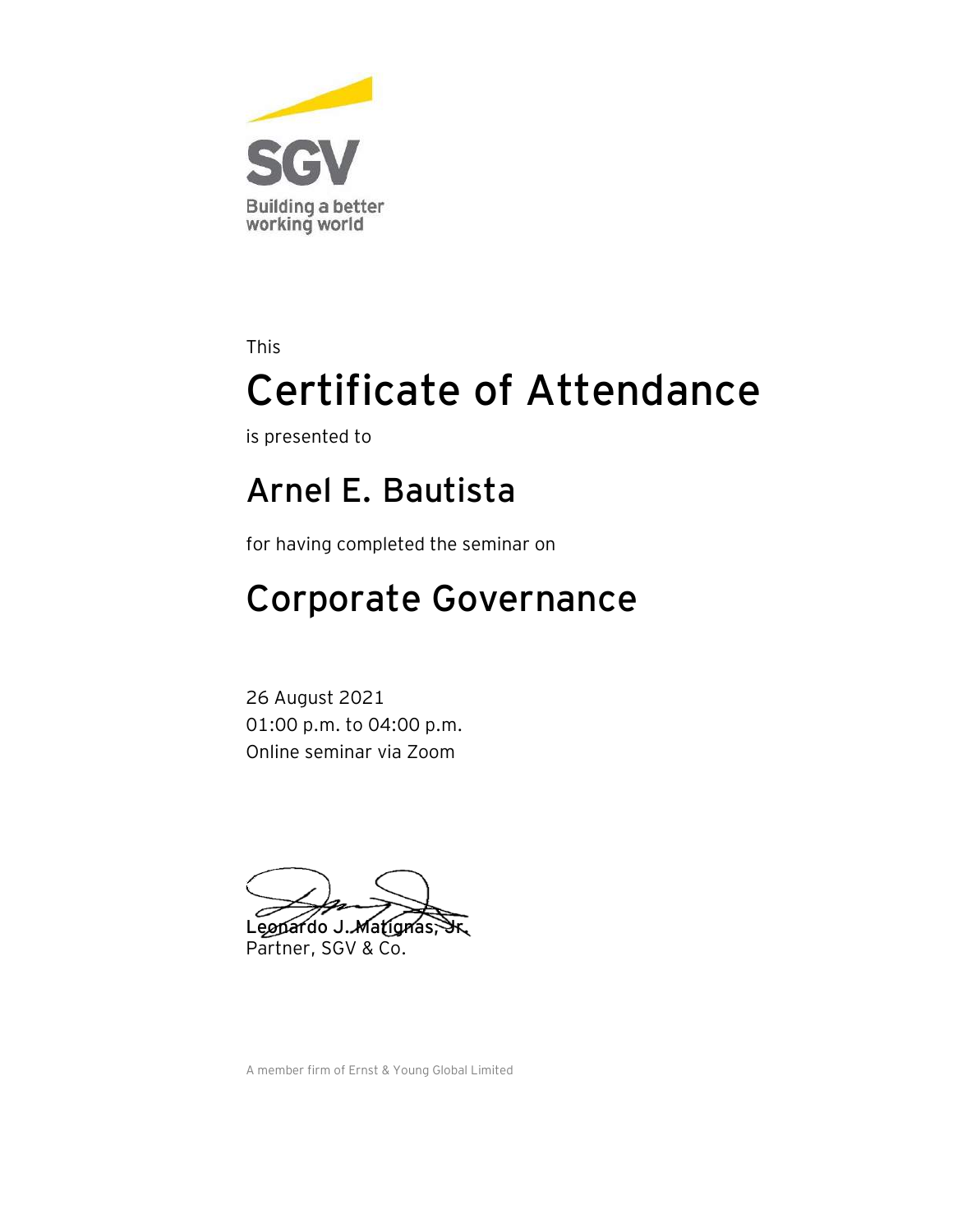

is presented to

#### **Richard Tan Sun**

for having completed the seminar on

## Corporate Governance

26 August 2021 01:00 p.m. to 04:00 p.m. Online seminar via Zoom

Leopardo J. Matignas, Partner, SGV & Co.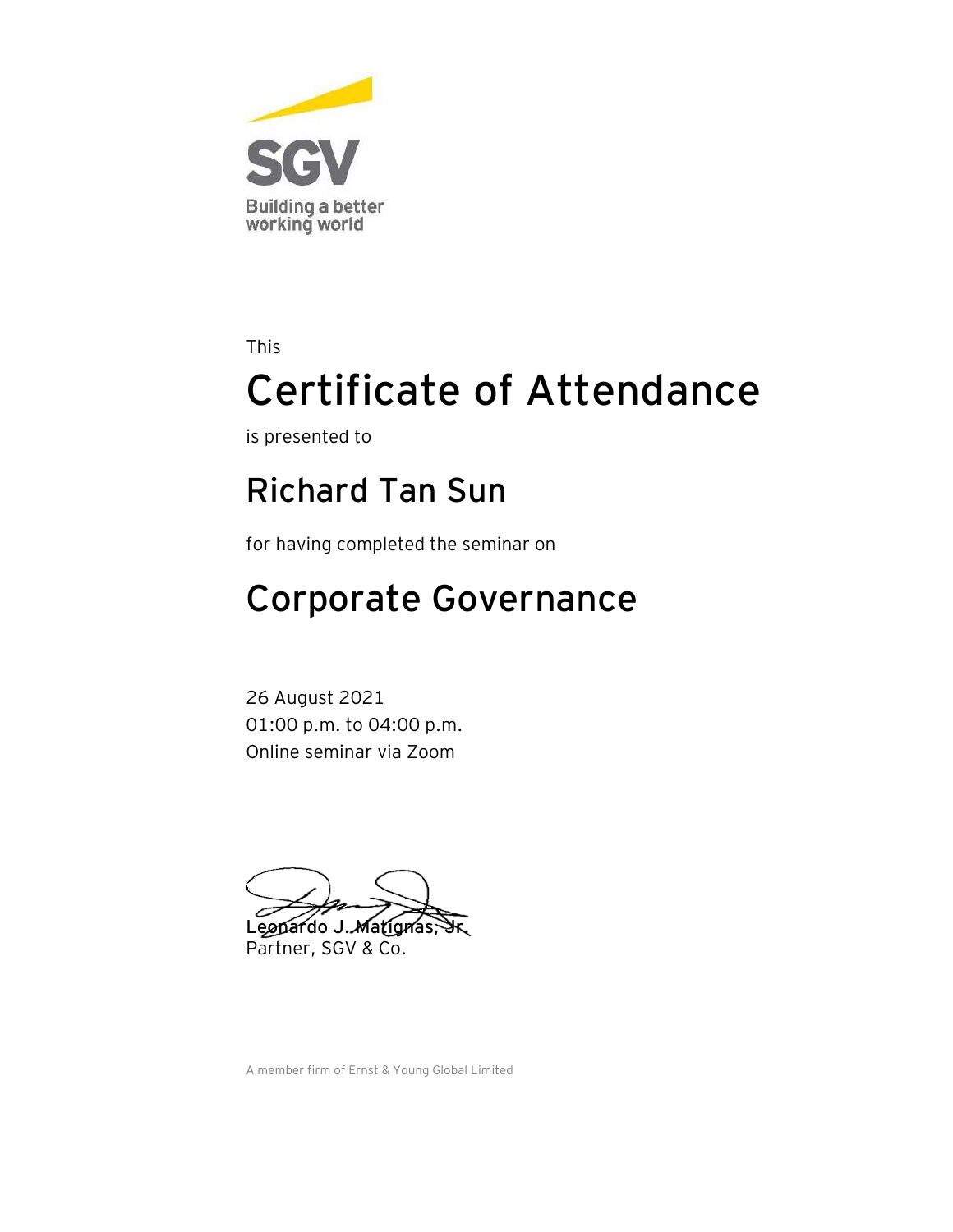

is presented to

### **Atty. Jose Emmanuel C. Academia**

for having completed the seminar on

## Corporate Governance

26 August 2021 01:00 p.m. to 04:00 p.m. Online seminar via Zoom

Leopardo J. Matignas, Partner, SGV & Co.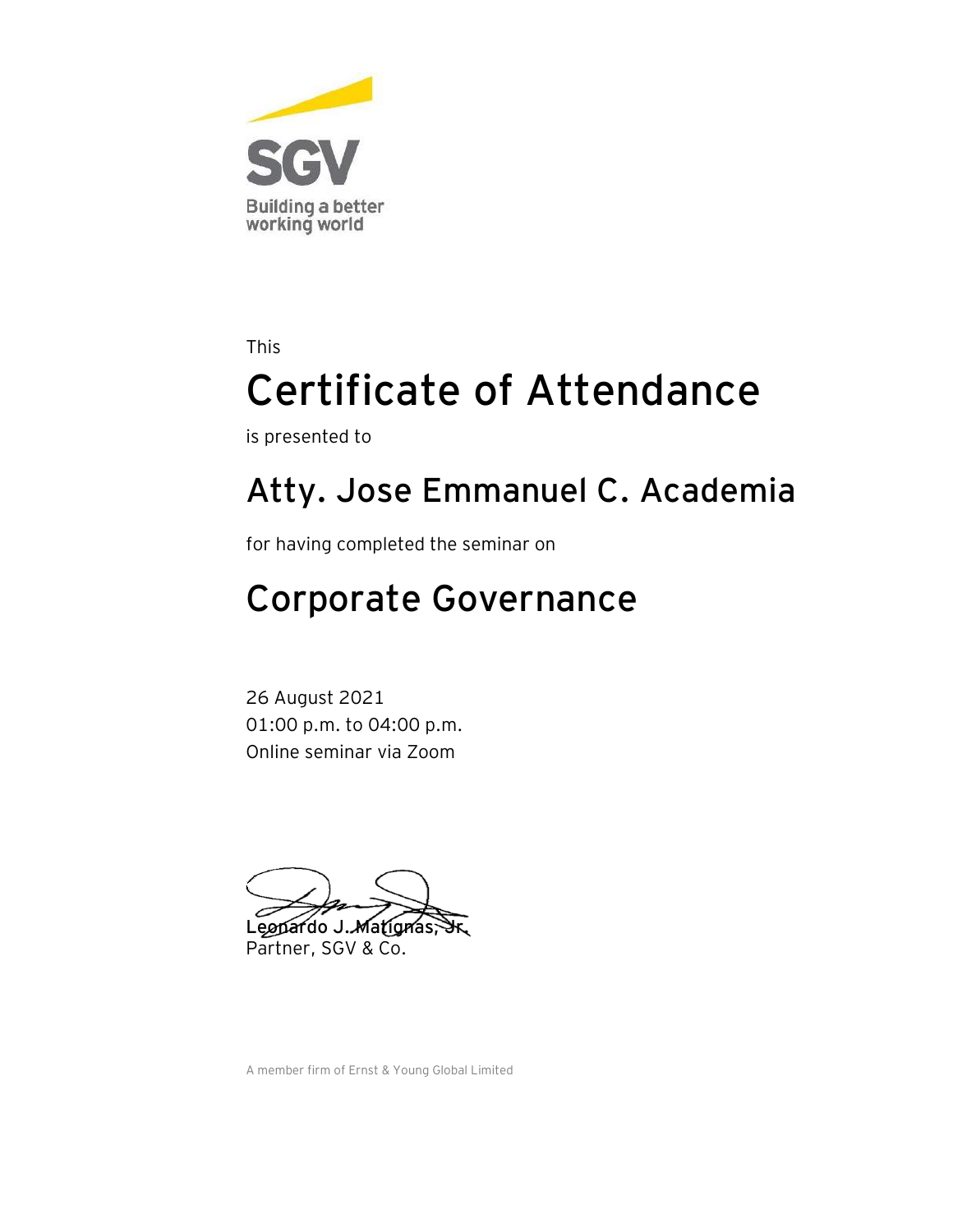

is presented to

#### **Maria Germelina Deocariza**

for having completed the seminar on

## Corporate Governance

26 August 2021 01:00 p.m. to 04:00 p.m. Online seminar via Zoom

Leopardo J. Matignas, Partner, SGV & Co.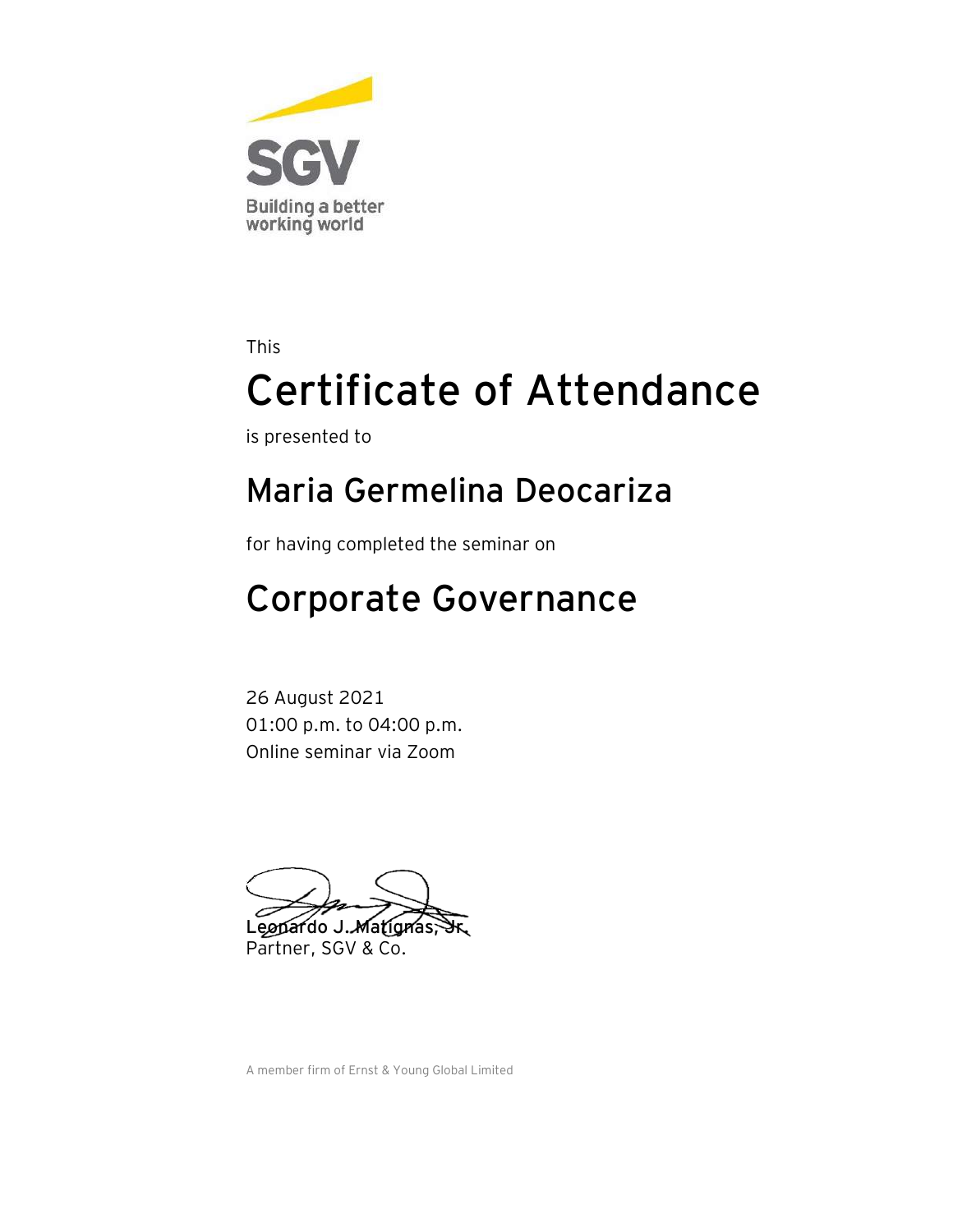

is presented to

#### **Kristine Monsales**

for having completed the seminar on

## Corporate Governance

26 August 2021 01:00 p.m. to 04:00 p.m. Online seminar via Zoom

Leopardo J. Matignas, Partner, SGV & Co.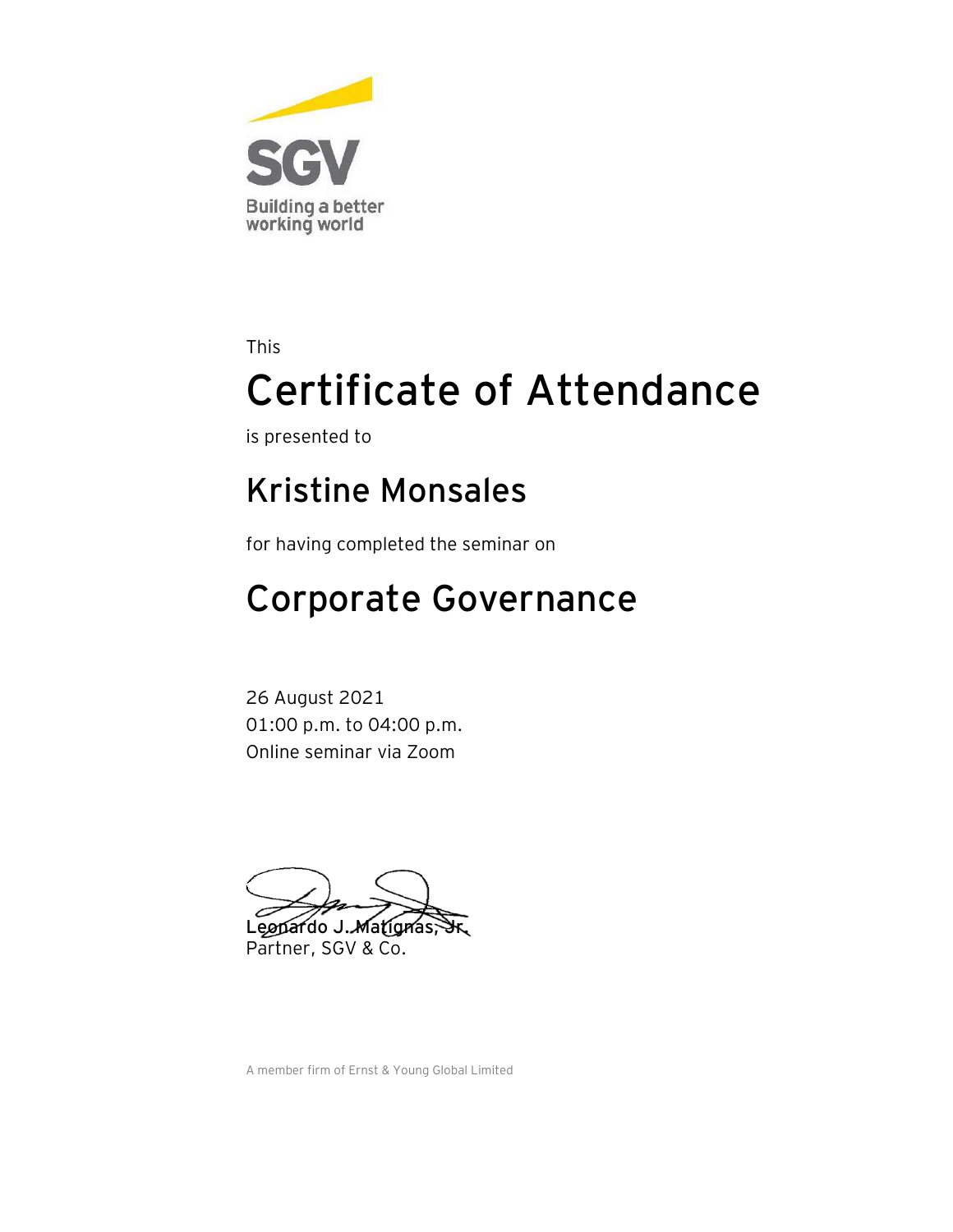

is presented to

#### **Sherwin Olivar**

for having completed the seminar on

## Corporate Governance

26 August 2021 01:00 p.m. to 04:00 p.m. Online seminar via Zoom

Leopardo J. Matignas, Partner, SGV & Co.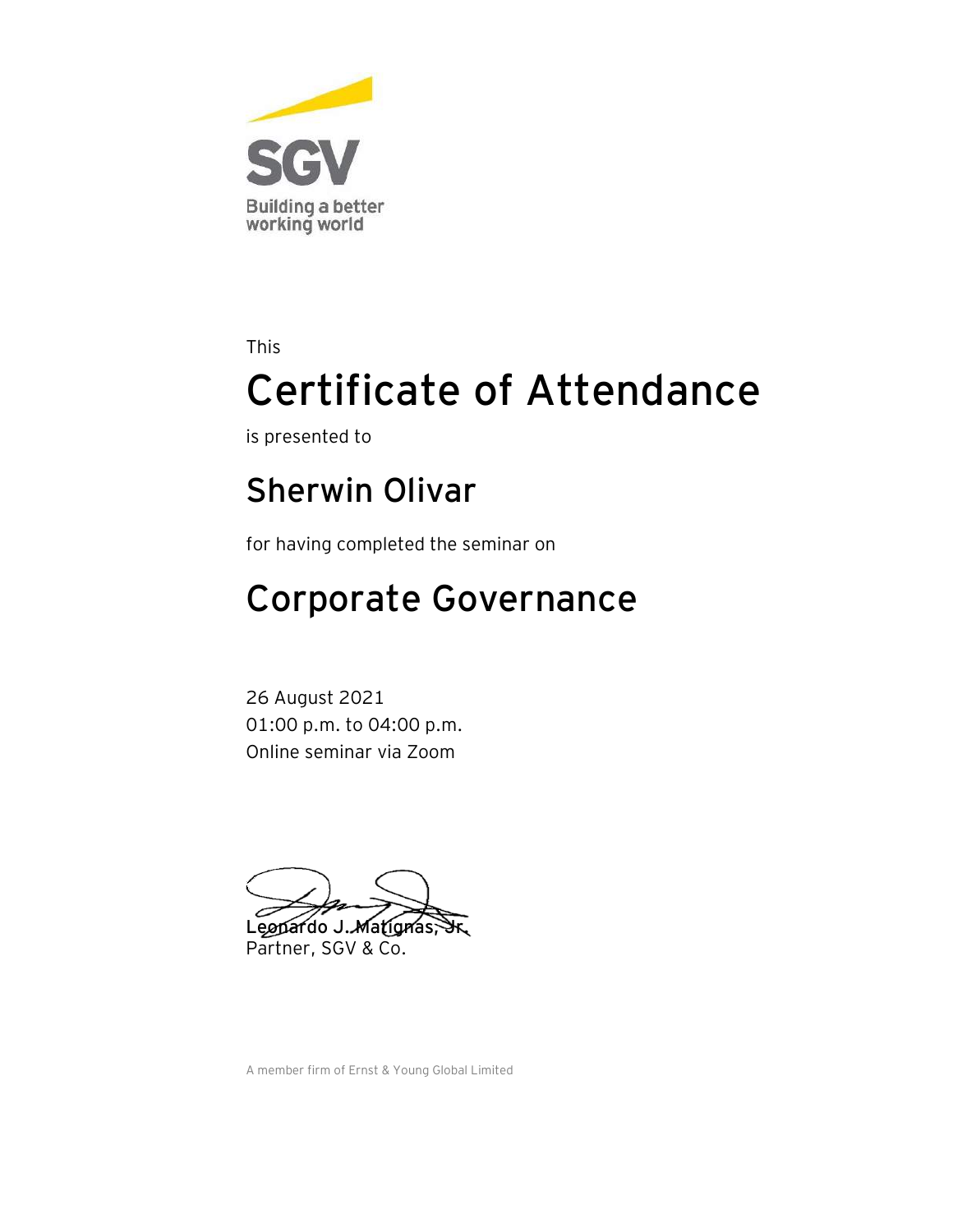

is presented to

#### **Harry B. Contreras**

for having completed the seminar on

## Corporate Governance

26 August 2021 01:00 p.m. to 04:00 p.m. Online seminar via Zoom

Leopardo J. Matignas, Partner, SGV & Co.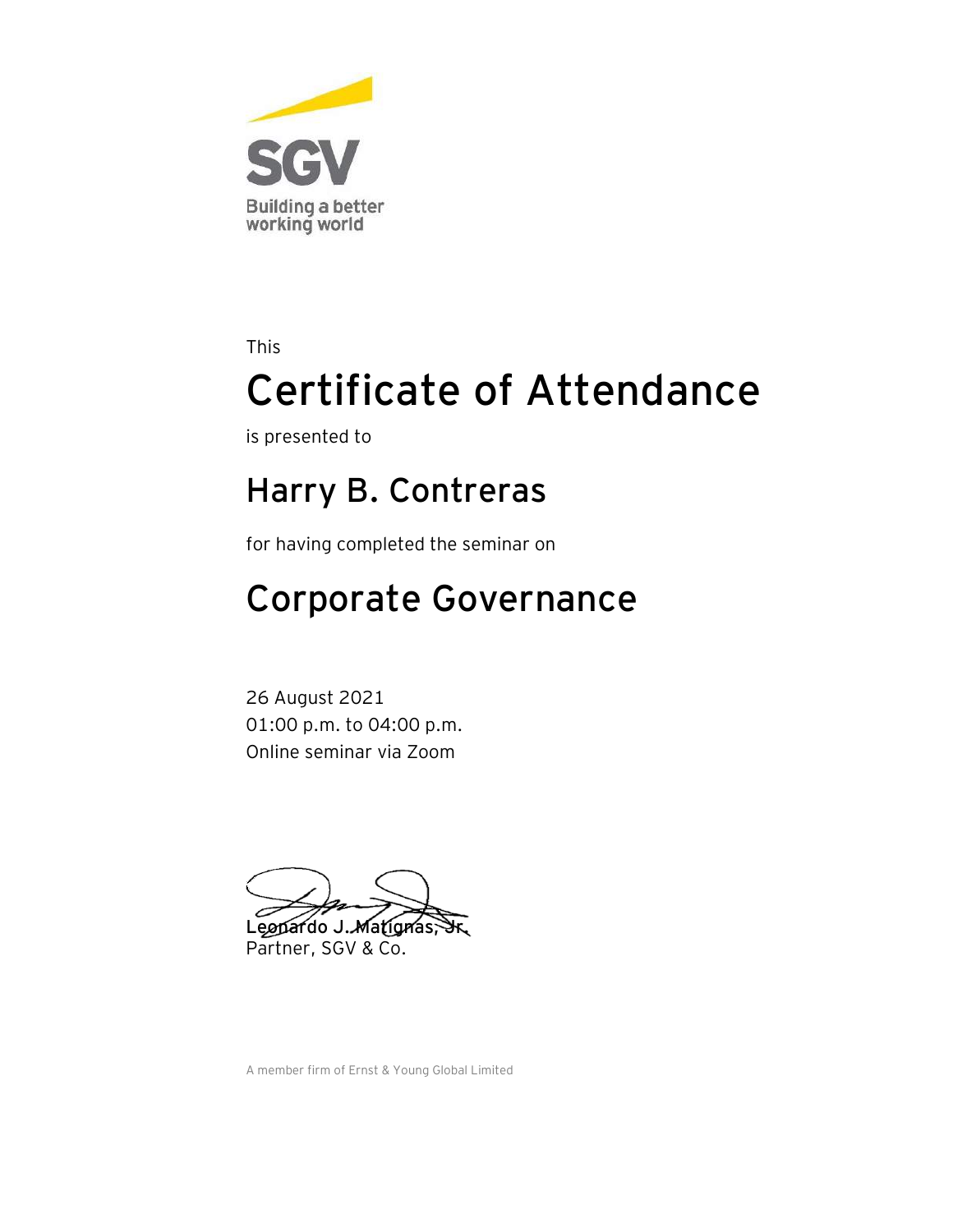

is presented to

#### **Rowena Pricilla L. Castroverde**

for having completed the seminar on

## Corporate Governance

26 August 2021 01:00 p.m. to 04:00 p.m. Online seminar via Zoom

Leonardo J. Matignas; Partner, SGV & Co.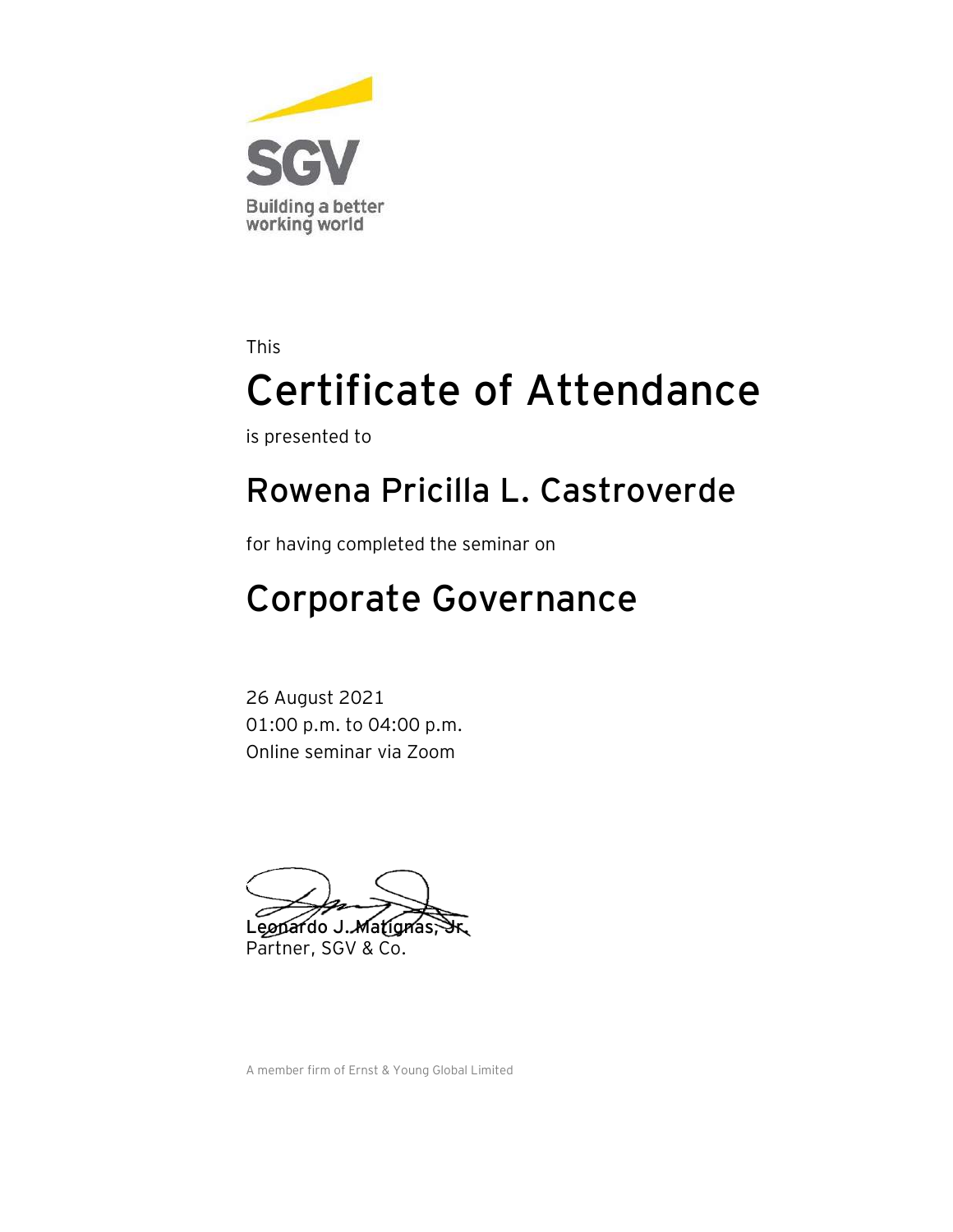

is presented to

#### **Mary Jean I. Atienza**

for having completed the seminar on

## Corporate Governance

26 August 2021 01:00 p.m. to 04:00 p.m. Online seminar via Zoom

Leopardo J. Matignas, Partner, SGV & Co.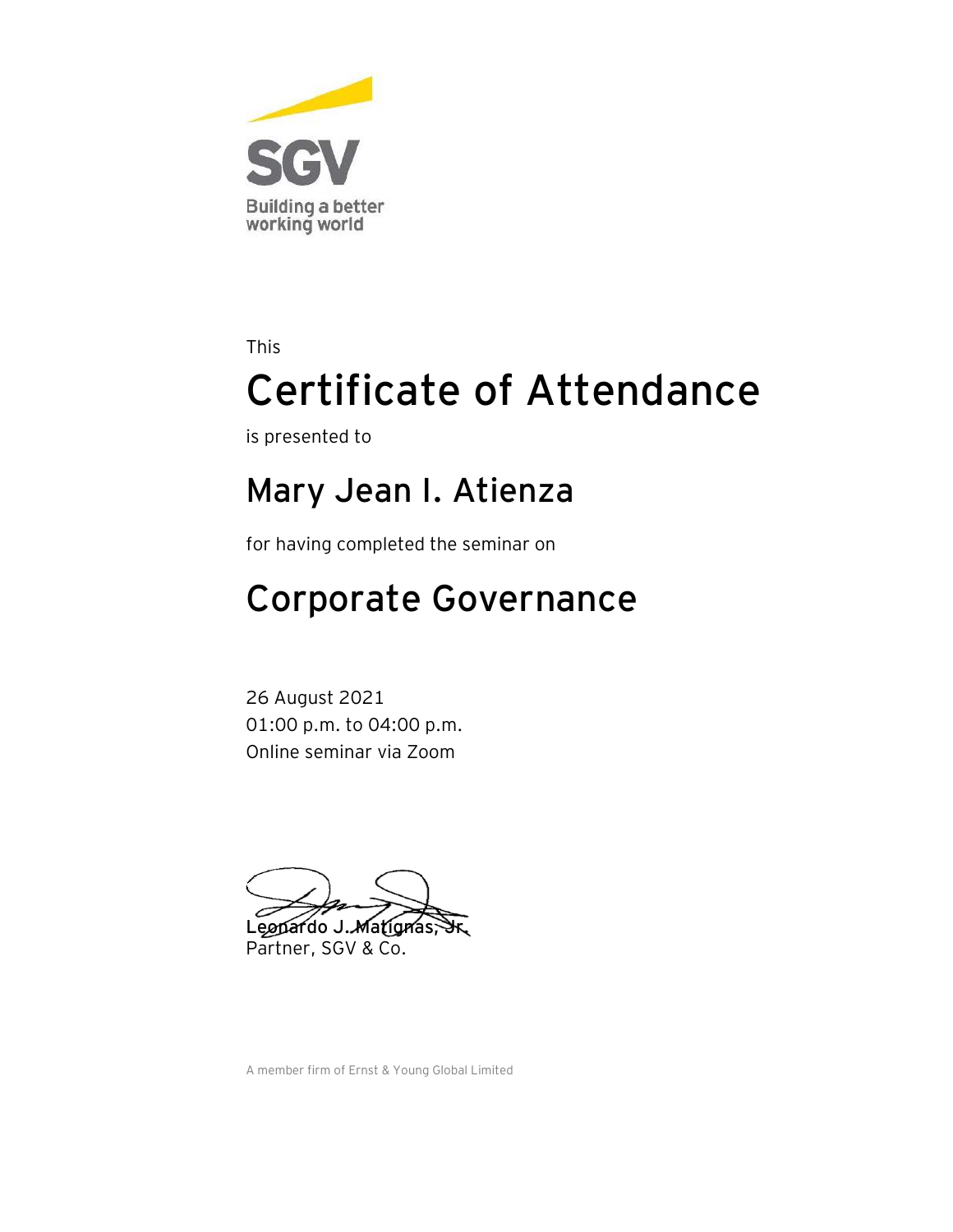

is presented to

### **Maj. Gen. Restituto Padilla**

for having completed the seminar on

## Corporate Governance

26 August 2021 01:00 p.m. to 04:00 p.m. Online seminar via Zoom

Leonardo J. Matignas Partner, SGV & Co.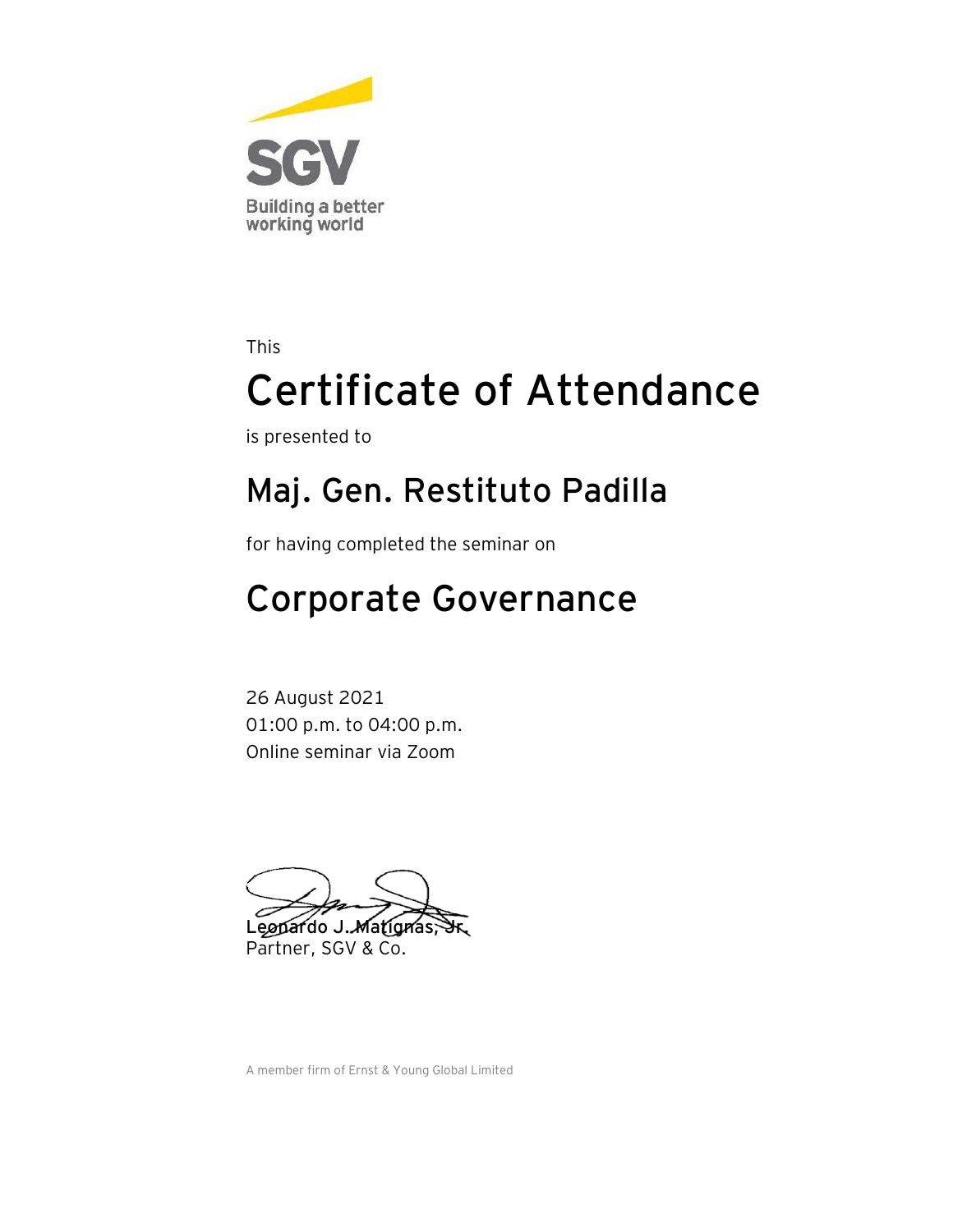

is presented to

#### **Gerardo A. Borromeo**

for having completed the seminar on

## Corporate Governance

26 August 2021 01:00 p.m. to 04:00 p.m. Online seminar via Zoom

Leopardo J. Matignas, Partner, SGV & Co.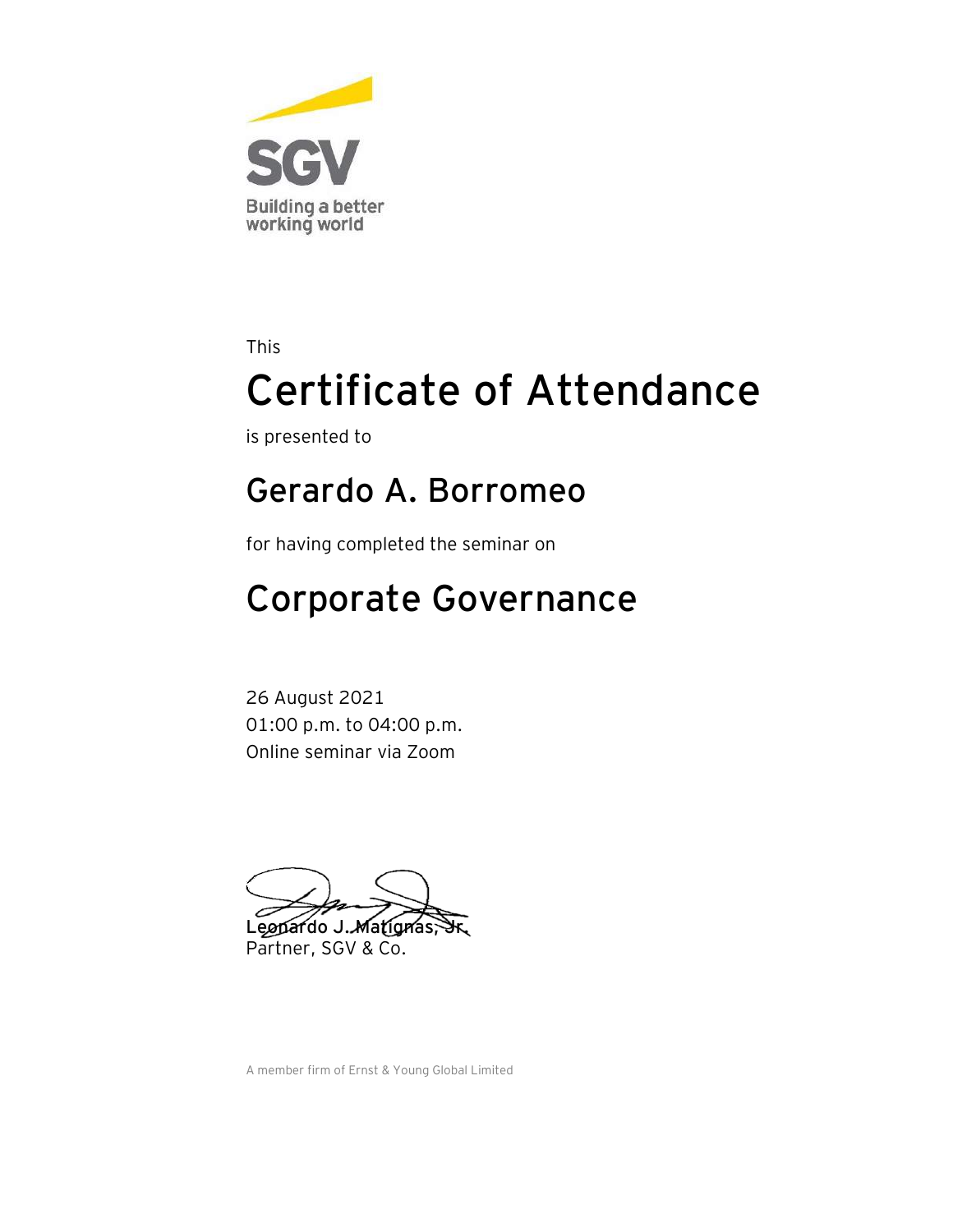

is presented to

#### **Charmian Angela A. Molina**

for having completed the seminar on

## Corporate Governance

26 August 2021 01:00 p.m. to 04:00 p.m. Online seminar via Zoom

Leopardo J. Matignas, Partner, SGV & Co.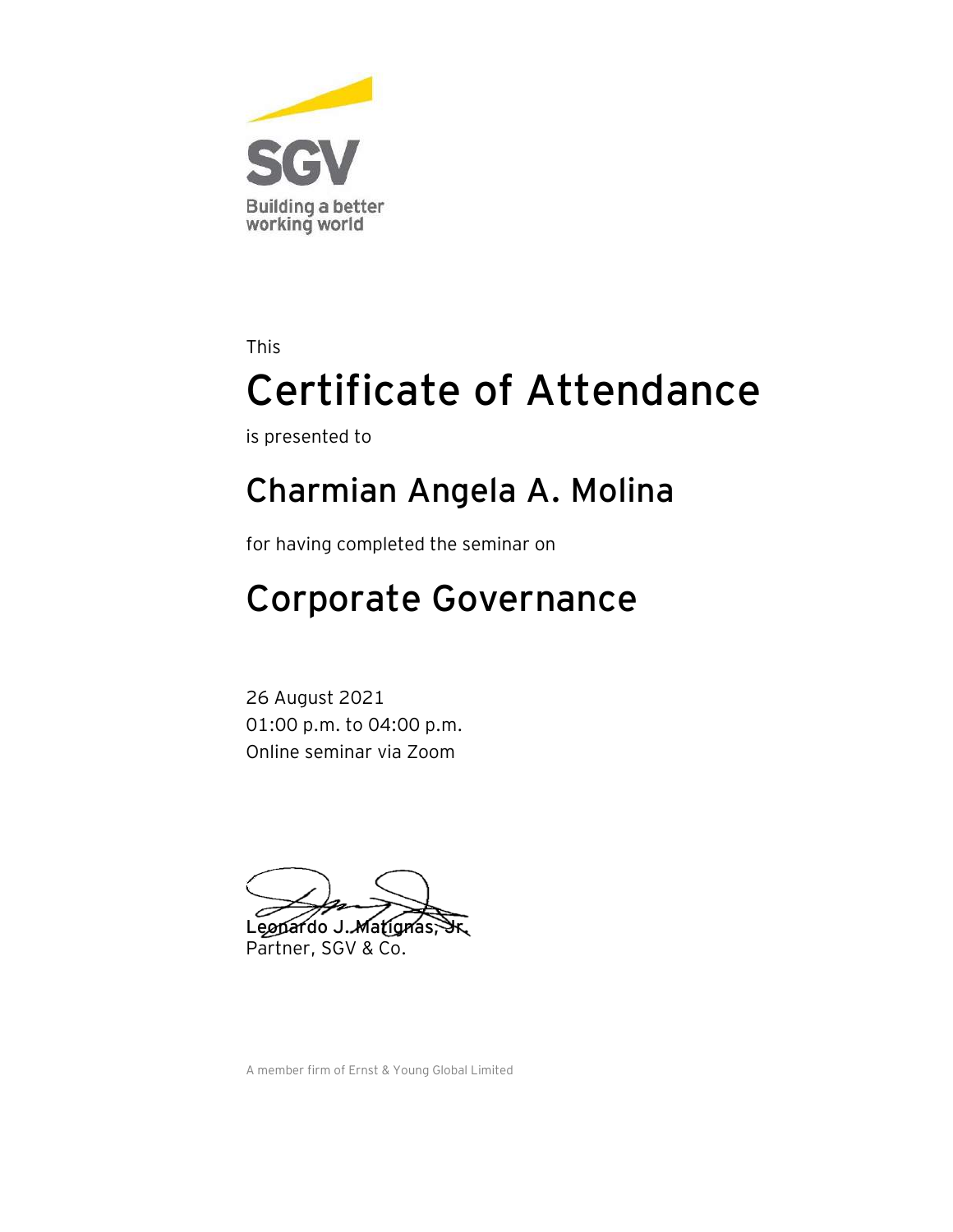

is presented to

#### **Helen Grace Asuncion**

for having completed the seminar on

## Corporate Governance

26 August 2021 01:00 p.m. to 04:00 p.m. Online seminar via Zoom

Leopardo J. Matignas, Partner, SGV & Co.